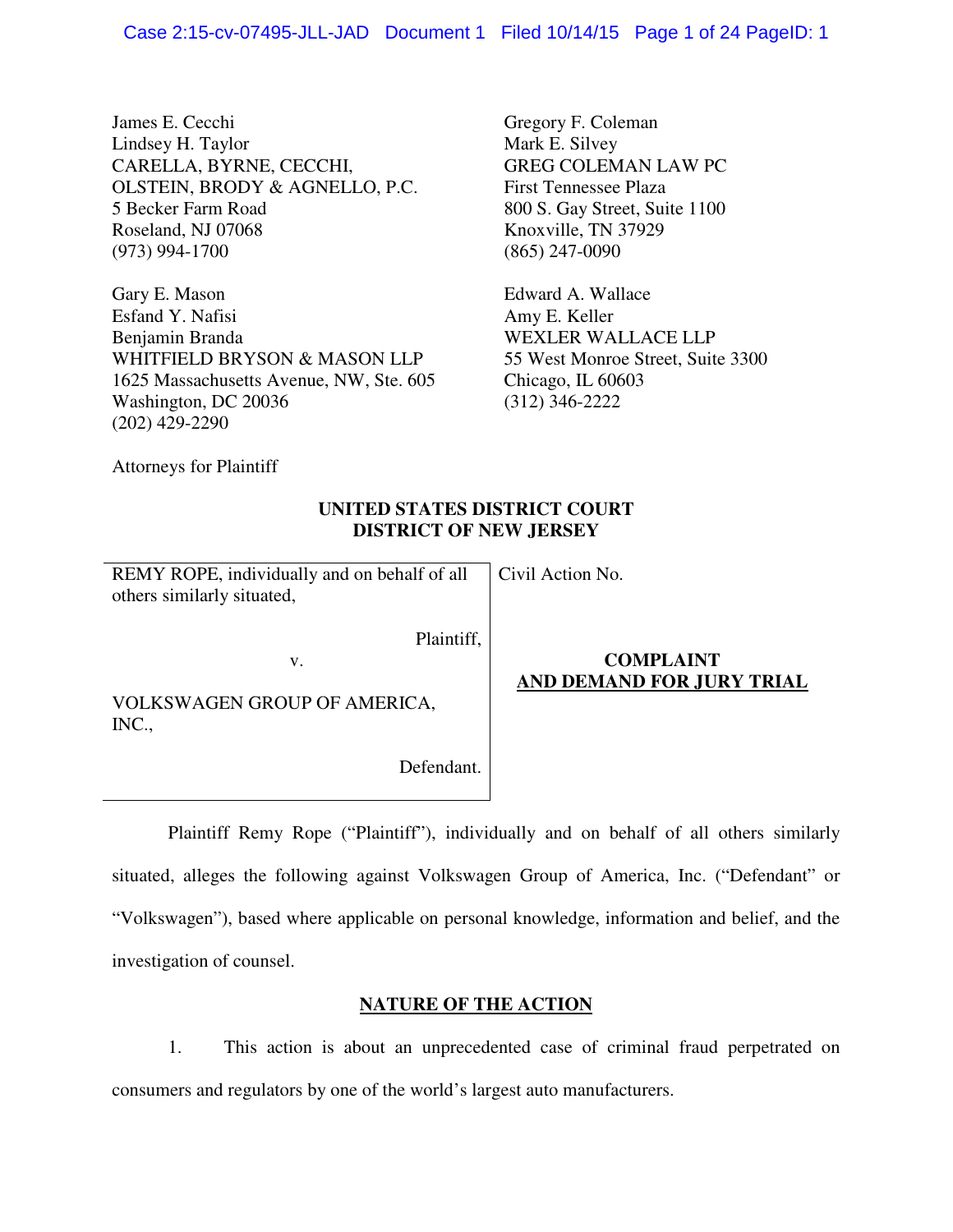### Case 2:15-cv-07495-JLL-JAD Document 1 Filed 10/14/15 Page 2 of 24 PageID: 2

2. Since 2009 over 482,000 diesel Volkswagen and Audi vehicles sold in the United States were sold with a "defeat device" to create the impression of high fuel efficiency and high performance with extremely low emissions. A "defeat device" is nothing less than a software trick that was deliberately designed by Volkswagen's engineers to make the engine more cleanly when emission testing was being conducted, but otherwise to run more powerfully and fuel efficiently (at the expense of being clean). Volkswagen marketed vehicles with these defeat devices as "green" and environmentally friendly, when in fact these representations were hollow. Volkswagen's vehicles possessed none of the promised attributes.

3. According to the United States Environmental Protection Agency ("EPA"), Volkswagen installed its "defeat device" on Type EA 189 and EA 288 diesel 2.0 liter turbo engines in the following vehicles: 2009-2015 Volkswagen Jetta; 2009-2015 Volkswagen Beetle; 2009-2015 Volkswagen Golf; 2012-2015 Volkswagen Passat; and 2009-2015 Audi A3. Additional vehicles and model years may be added to this list as new facts are discovered.

4. Volkswagen not only intentionally misrepresented the ability of the vehicles to deliver high performance and fuel economy with low and legally mandated emissions, but Volkswagen created a way to make it appear to regulators as if the vehicles at issue delivered on this promise and complied with law.

5. The defeat devices that Volkswagen designed and installed worked by switching on the full emissions control systems only when the car's emission systems were undergoing testing. When switched on the defeat device reduced the vehicles' performance, limiting acceleration, torque and fuel efficiency to clean up its act.

6. When the defeat devices were not activated – *i.e.*, when occasional emissions testing was not being performed – the vehicles delivered the promised fuel efficiency and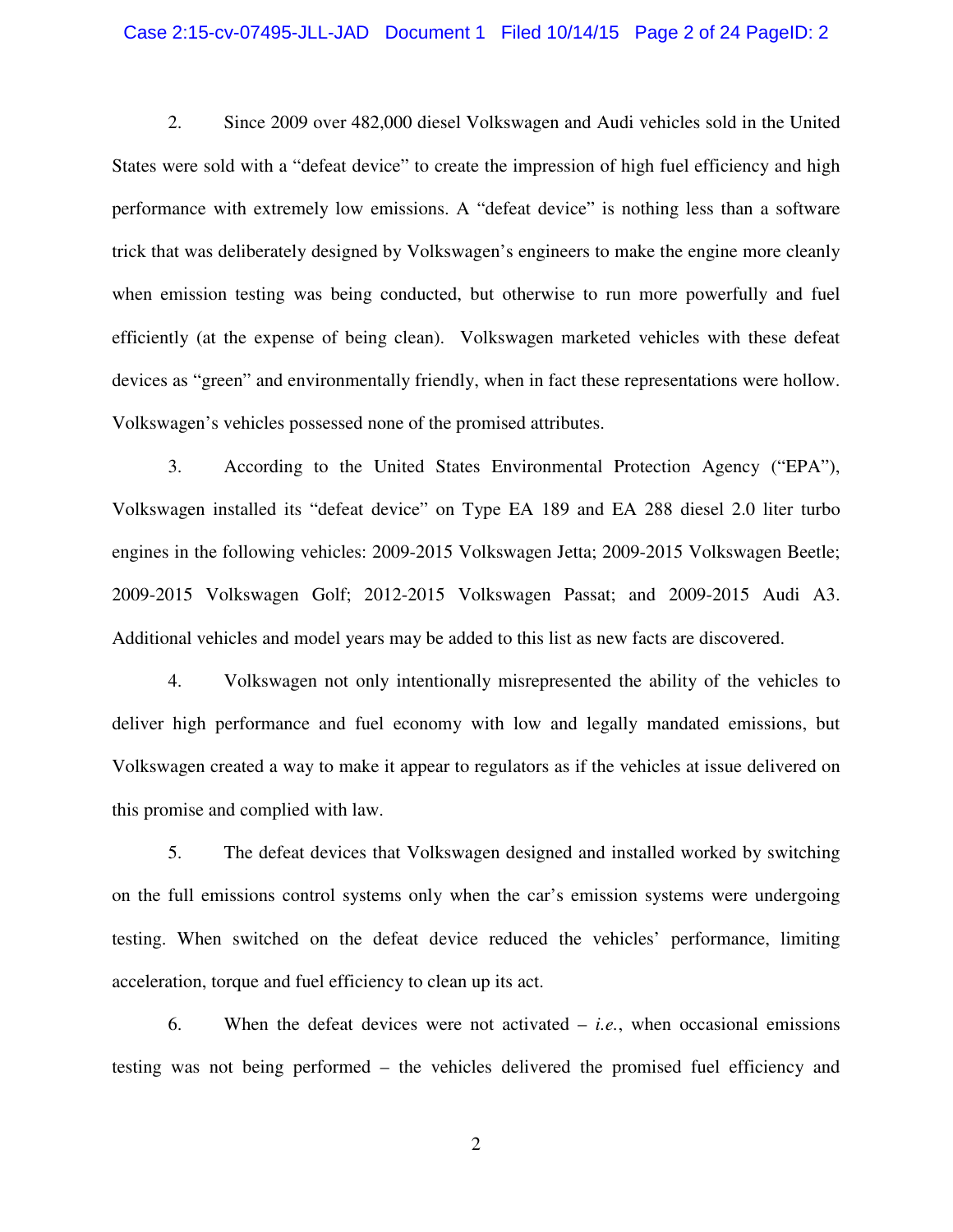### Case 2:15-cv-07495-JLL-JAD Document 1 Filed 10/14/15 Page 3 of 24 PageID: 3

performance at the expense of the "clean" emissions claims made by the defendants and required by government regulators. During normal operation the vehicles emitted between 10 and 40 times as much pollution into the environment as is allowed under the Clean Air Act and state regulations.

7. Volkswagen's violations of the Clean Air Act and various state regulations are detailed in a Notice of Violation the EPA issued to Volkswagen, as well as a letter from the California Air Resources Board ("CARB"), copies of which are attached to this Complaint as Exhibits A and B, respectively.

8. Once the existence of the defeat devices became known, the scandal spread worldwide. The Type EA 189 and EA 288 engines have been installed in approximately 11 million vehicles worldwide, including those sold under Volkswagen's Volkswagen, Audi, Skoda and SEAT brands.

9. Volkswagen immediately admitted that the subject automobiles contained the defeat device. At a press conference on Monday, September 22, 2015, the head of Volkswagen's U.S. operations, Michael Horn, stated "[W]orst of all, we were dishonest to our customers. We totally screwed up."

10. In addition, Volkswagen announced that it was suspending sales of the subject vehicles in the United States until the defeat devices were removed from the vehicles and the vehicles were actually legal to sell within the United States.

11. On September 23, 2015, one day after admitting that 11 million Volkswagenmade cars have software that dupes official emissions tests, Martin Winterkorn, Volkswagen's CEO, resigned from his post, stating: "I am shocked by the events of the past few days . . . .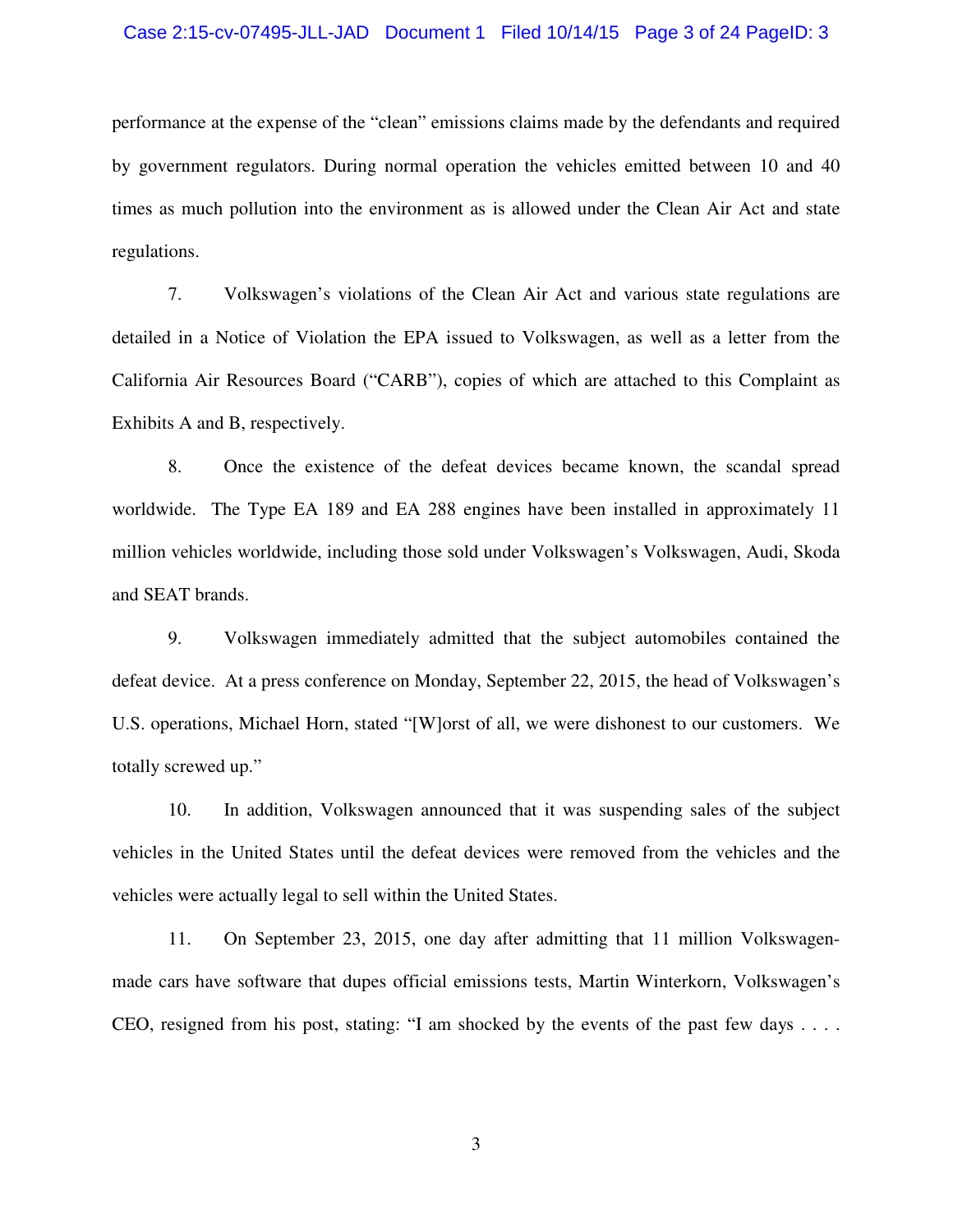Above all, I am stunned that misconduct on such a scale was possible in the Volkswagen Group."

### **PARTIES**

12. Plaintiff is a citizen of the State of Arizona, residing in Phoenix, Arizona. He is the owner of a 2013 Volkswagen Jetta TDI.

13. Defendant Volkswagen Group of America is a New Jersey corporation with its principal place of business at 2200 Ferdinand Porsche Drive, Herndon, Virginia 20171, and Eastern Regional headquarters located in Woodcliff Lakes, New Jersey.

14. At all relevant times, Volkswagen manufactured, distributed, sold, leased and warranted the vehicles with defeat devices under the Volkswagen and Audi names throughout the United States. The defeat device, engine, and engine control systems were all designed by Volkswagen or its agents. Volkswagen also developed and distributed its owners' manuals, warranty materials, advertisements and other promotional materials related to the vehicles containing defeat devices.

### **JURISDICTION AND VENUE**

15. This Court has jurisdiction over this action pursuant to the Class Action Fairness Act ("CAFA"), 28 U.S.C. § 1332(d), because at least one Class member is a citizen of a state other than that of Defendant, there are more than one hundred Class Members, and the aggregate amount in controversy exceeds \$5 million, exclusive of interest and costs.

16. This Court has personal jurisdiction over Defendant because it is incorporated in New Jersey and conducts regular and continuous business in New Jersey.

17. Venue is proper in this District under 28 U.S.C. 1391(b) because Defendant is incorporated under the laws of New Jersey and because Defendant has caused harm to Class Members residing in this District.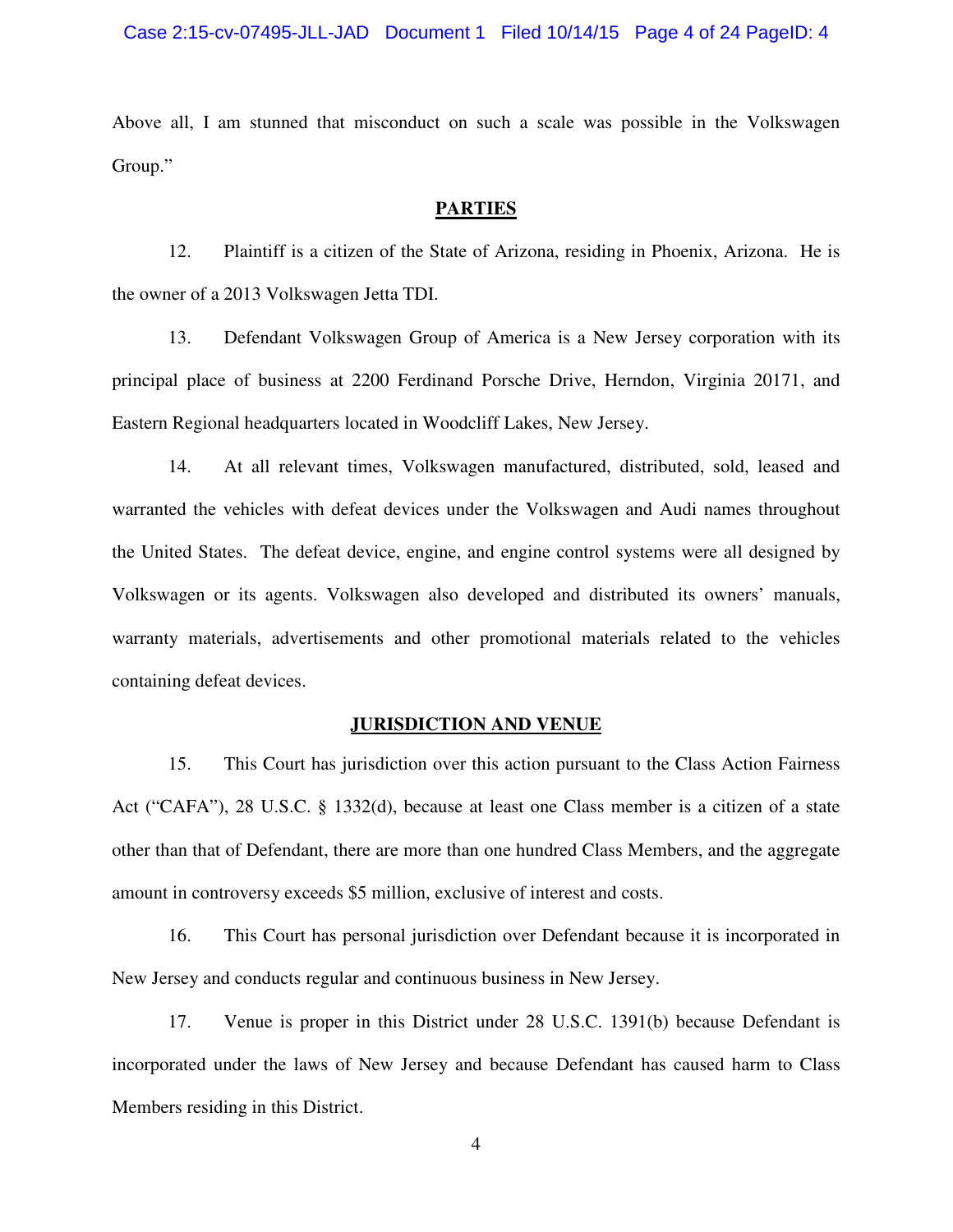### **DEFENDANT'S MISCONDUCT TOLLS THE STATUTE OF LIMITATIONS**

### **A. Discovery Rule Tolling**

18. Plaintiff and Class Members could not have discovered that Volkswagen concealed and misrepresented the true emissions levels of its vehicles through the use of defeat devices.

19. Volkswagen's efforts to deceive consumers and regulators were the result of painstaking concealment and fraud with respect to Volkswagen's CleanDiesel engines, engine control systems and defeat devices.

20. Neither Plaintiff nor Class Members could reasonably discovered, or have reason to suspect, that Volkswagen intentionally concealed information within its knowledge from federal and state regulators, Volkswagen's dealerships, and consumers. Indeed, the whole purpose of the defeat devices was to engage when the vehicles were being tested for exhaust emissions with the intent of concealing the fact that the exhaust emissions actually exceeded amounts allowed by applicable regulations.

21. Thus, even a reasonable and diligent investigation by consumers could not have discovered that Volkswagen solely possessed information about the existence of its sophisticated emissions fraud scheme. Plaintiff and Class Members had no way of learning that Volkswagen was flouting applicable federal and state emissions standards as well as consumer law.

### **B. Tolling Due To Fraudulent Concealment**

22. All applicable statutes of limitation have been tolled by Volkswagen's active fraudulent concealment of the facts alleged in this Complaint.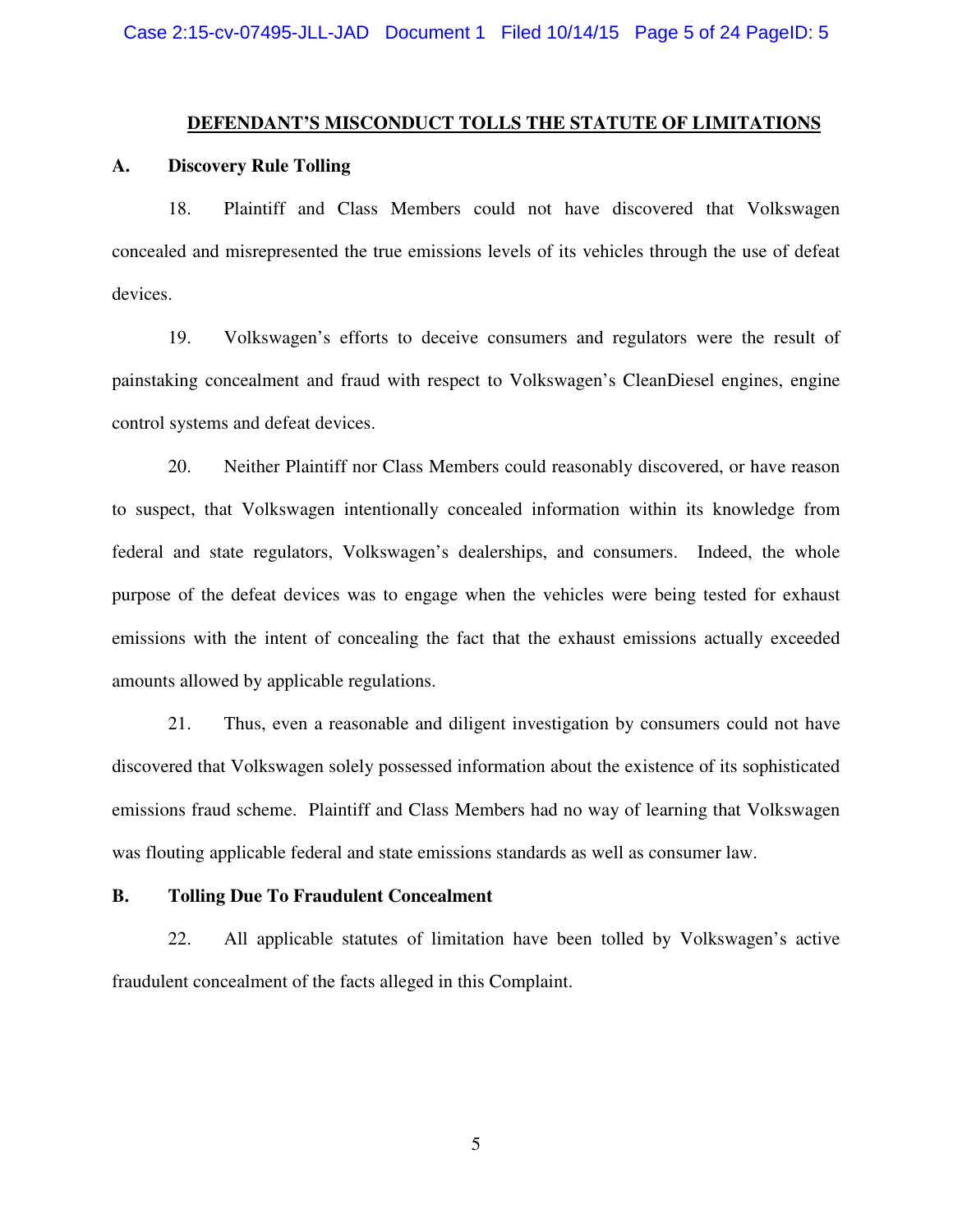### Case 2:15-cv-07495-JLL-JAD Document 1 Filed 10/14/15 Page 6 of 24 PageID: 6

23. Rather than disclosing the vehicles' true performance, fuel economy, emissions, and compliance with federal and state emission standards, Volkswagen actively concealed and misrepresented them through the use of defeat devices.

**C. Estoppel** 

24. Volkswagen was under a continuous duty to disclose to consumers, including Plaintiff and the other Class Members, the facts that it knew about the emissions, fuel economy and performance of the vehicles equipped with defeat devices, and of those vehicles' inability to comply with federal and state emission standards.

25. Volkswagen violated this duty and unlawfully circumvented federal and state emission standards through the use of defeat devices, and Volkswagen intentionally misrepresented the ability of the subject vehicles to comply with state and federal law regulating vehicle emissions and clean air.

26. Volkswagen is therefore estopped from relying on any statutes of limitation defenses in this action.

### **FACTUAL BACKGROUND**

27. Volkswagen designed and sold cars that were designed to, and did, mislead consumers and regulators about the vehicles' emissions, fuel efficiency and performance. Despite touting the "green" benefits of its diesel vehicles, Volkswagen sold cars that produced pollution up to 40 times higher than advertised, and then intentionally concealed the truth about those cars through a sophisticated scheme involving defeat devices.

### **A. Volkswagen Sells the "Green" Diesel Image to Consumers**

28. For years, Volkswagen advertised its diesel vehicles as fuel efficient cars with low emissions. Consumers have responded to these advertisements, making Volkswagen the largest seller of diesel passenger vehicles in the United States.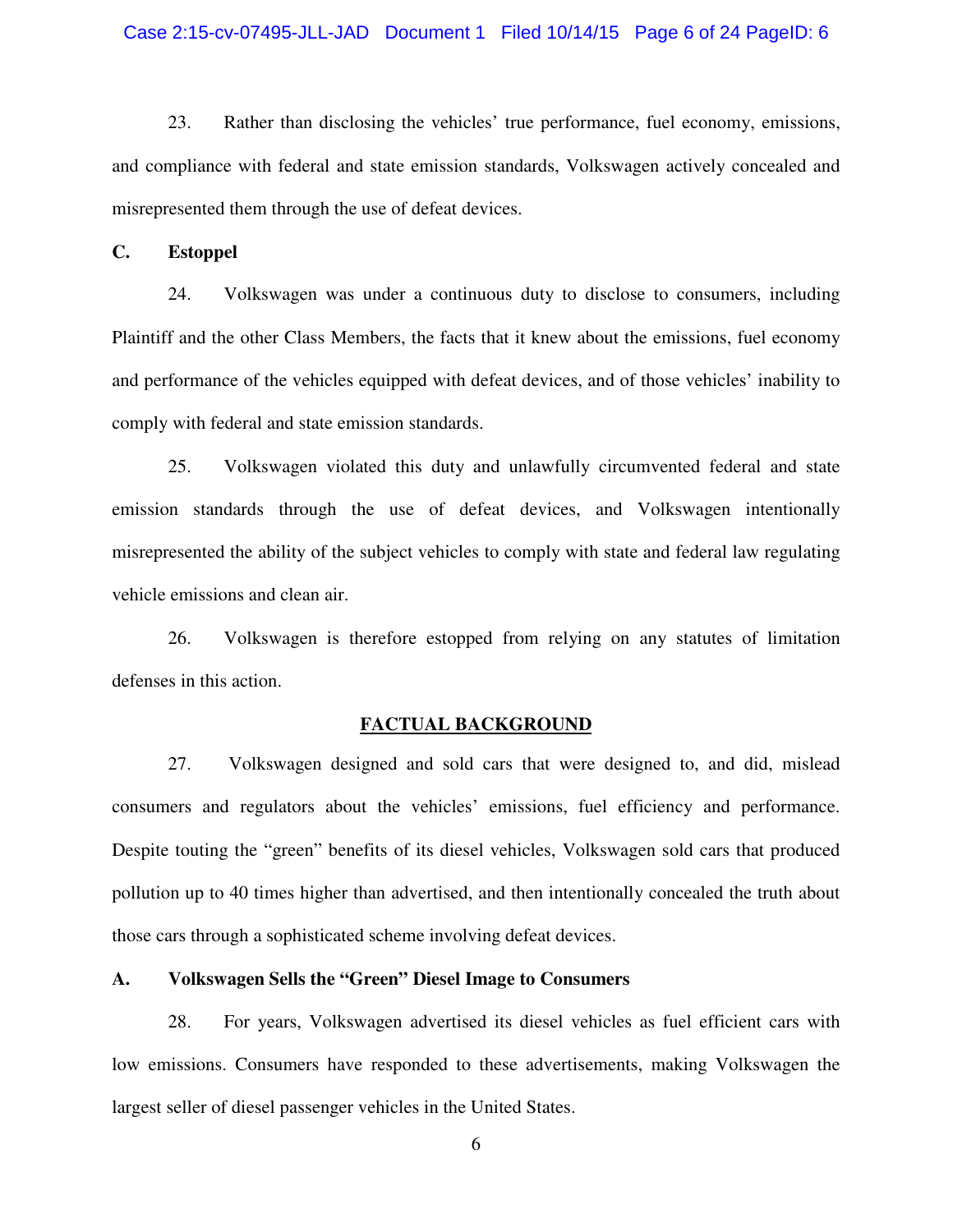### Case 2:15-cv-07495-JLL-JAD Document 1 Filed 10/14/15 Page 7 of 24 PageID: 7

29. While under 1% of automobiles sold in the U.S. are powered by diesel engines, approximately 23% of those sold by Volkswagen are diesels, with those vehicles making up the bulk of diesel automobile sales in the U.S.

30. Part of Volkswagen's success owes to the promotion of their diesel cars as "clean" and "green" vehicles. In fact, "CleanDiesel" is a marketing term used by Volkswagen to market the vehicles at issue in this action.<sup>1</sup>

31. Volkswagen's website boasts that the Audi A3 TDI and VW Jetta TDI were named the 2010 Green Car of the Year and the 2009 Green Car of the Year, respectively.

32. Volkswagen also supported and directed a website to promote its "green" diesel technology, www.clearlybetterdiesel.org, which states that Volkswagen's technology reduces smog and "meets the highest standards in all 50 states, thanks to . . . innovative engine technology that burns cleaner."

33. In addition to touting the low emissions of the subject vehicles, Volkswagen touted the fuel efficiency of the vehicles, in that they could achieve over 40 miles per gallon of fuel and travel over 800 miles on a tank of fuel. $2<sup>2</sup>$ 

34. Further, Volkswagen recently began promoting the performance of its diesel powered automobiles, to overcome the consumer perception that diesel automobiles were slow and sluggish. $3$ 

<u>.</u>

<sup>1</sup> An example of a commercial touting how "clean" Volkswagen diesels is available at https://www.youtube.com/watch?v=WNS2nvkjARk and (last visited September 22, 2015)

<sup>2</sup> Examples of commercials touting the fuel efficiency of Volkswagen diesels are available at https://www.youtube.com/watch?v=a2CNHVXvNRo and https://www.youtube.com/watch?v=wj3if2gRWYE (last visited September 22, 2015).

<sup>3</sup> An example of such a commercial is available at https://www.youtube.com/watch?v=0VA51xWXZ3g, (last visited September 22, 2015)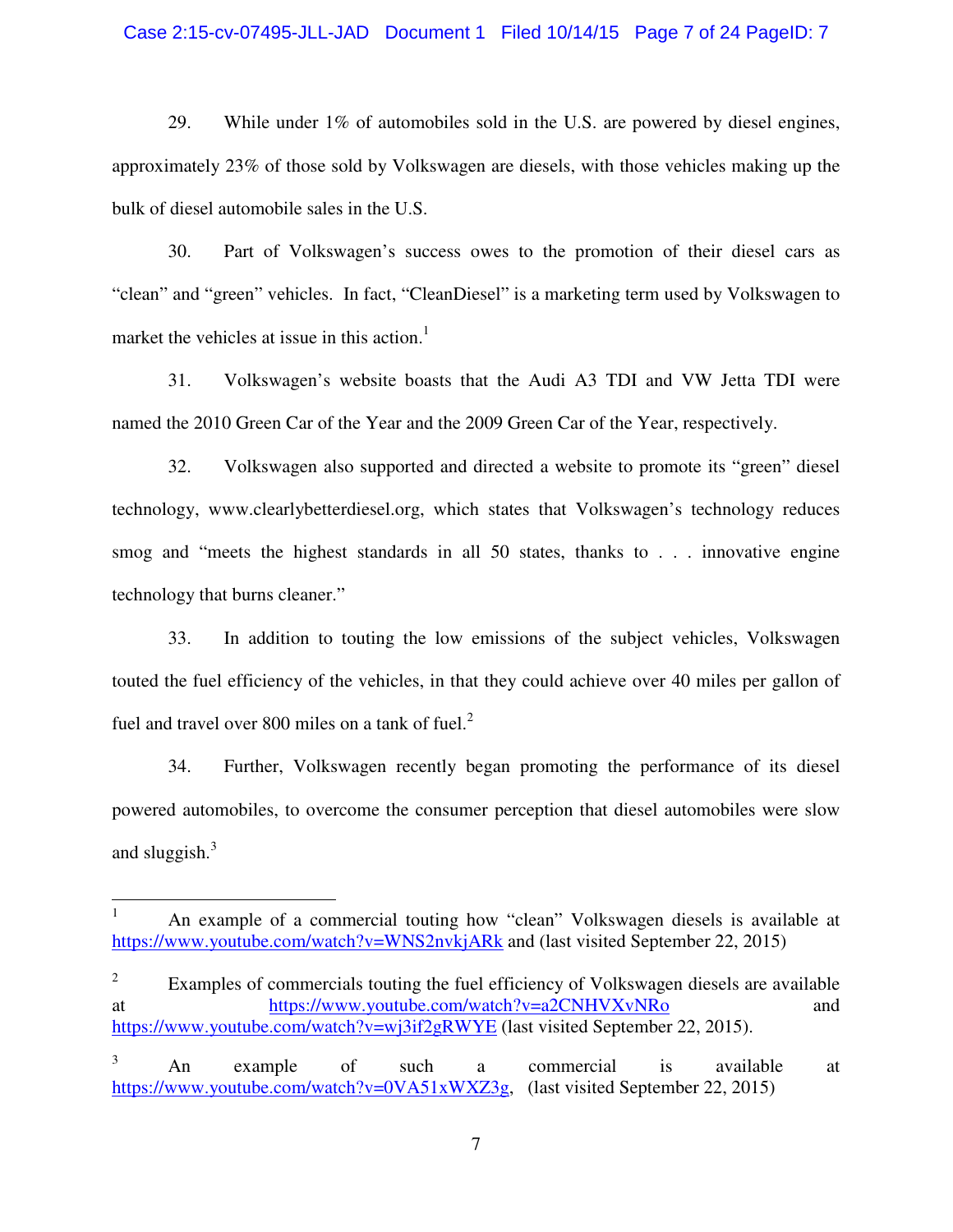## **B. Volkswagen Intentionally Concealed Its Vehicles' Excessive and Illegal Pollution Emissions.**

35. On September 18, 2015, the EPA issued a Notice of Violation ("NOV") to Volkswagen. The NOV details how Volkswagen installed sophisticated software in the Volkswagen and Audi diesel vehicles that detects when the vehicle is undergoing official emissions testing and turns full emissions controls on only during the tests. At all other times that the vehicle is in operation, the emissions controls are deactivated, permitting pollution to be freely released into the environment at levels that far exceed those allowed by federal and state clean air regulators. This software produced and used by Volkswagen is a "defeat devices" as defined in the Clean Air Act.

36. Volkswagen programmed the engine control computers in the vehicles with defeat devices to detect when cars are undergoing emissions testing. When testing is occurring, the defeat device alters the vehicle's engine and exhaust systems such that emissions standards are met. When testing is not being performed the engine control systems operate the vehicle in a way that does not comply with EPA omissions requirements.

37. Moreover, under normal operating conditions, the engines produce more power and higher fuel efficiency than they would if they complied with EPA emissions requirements.

38. Because of this software, Volkswagen's diesel vehicles can seemingly meet emissions standards while emitting nitrogen oxides (NOx) at up to 40 times the standard allowed under federal and state laws and regulations during the normal operation of the vehicles.

39. The Clean Air Act sets emissions standards for vehicles and requires vehicle manufacturers to certify to the EPA that vehicles sold in the United States meet applicable federal emissions standards. All vehicles sold in the United States must be covered by an EPAissued certificate of conformity. Under federal law, cars equipped with defeat devices, which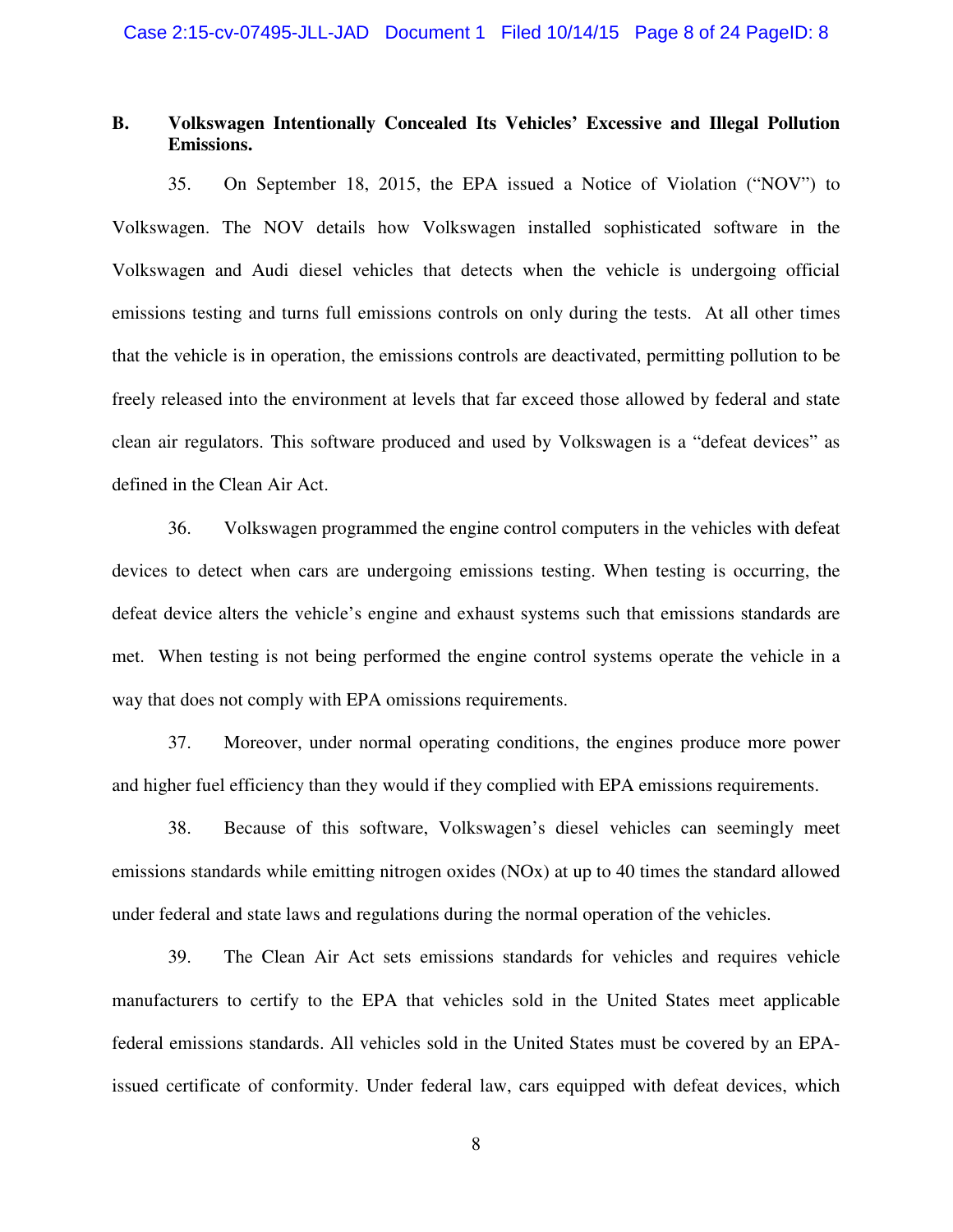### Case 2:15-cv-07495-JLL-JAD Document 1 Filed 10/14/15 Page 9 of 24 PageID: 9

reduce the effectiveness of emissions control systems during normal driving conditions, cannot be certified. Volkswagen violated the Clean Air Act, defrauded its customers, and engaged in unfair competition by manufacturing and selling vehicles with defeat devices that allowed for higher levels of emissions than were certified by the EPA.

## **C. Volkswagen Charged a Premium For Its "Clean" and "Green" Diesel Technology**

40. Volkswagen charged substantial premiums for vehicles equipped with defeat devices.

41. The table below sets forth the price premium for each comparable base, mid-level, and premium trim for each affected model:

| <b>Model</b>     | <b>Base</b> | <b>Mid-level</b> | Premium |
|------------------|-------------|------------------|---------|
| VW Jetta         | \$2,860     | \$4,300          | \$6,315 |
| <b>VW Beetle</b> | \$4,635     | n/a              | \$2,640 |
| VW Golf          | \$2,950     | \$1,000          | \$1,000 |
| VW Passat        | \$5,755     | \$4,750          | \$6,855 |
| Audi A3          | \$2,805     | \$3,095          | \$2,925 |

### **D. Volkswagen's Misconduct Has Injured Class Members**

42. Despite the EPA ordering Volkswagen to recall vehicles equipped with defeat devices, purchasers of the subject vehicles have and will continue to suffer significant harm. First, the only way for Volkswagen to make the vehicles comply with emissions standards will be to significantly reduce the vehicles' horsepower, torque and fuel efficiency. Thus, if made EPA compliant, Class Members will suffer actual harm and damages because their vehicles will no longer perform as advertised and warranted.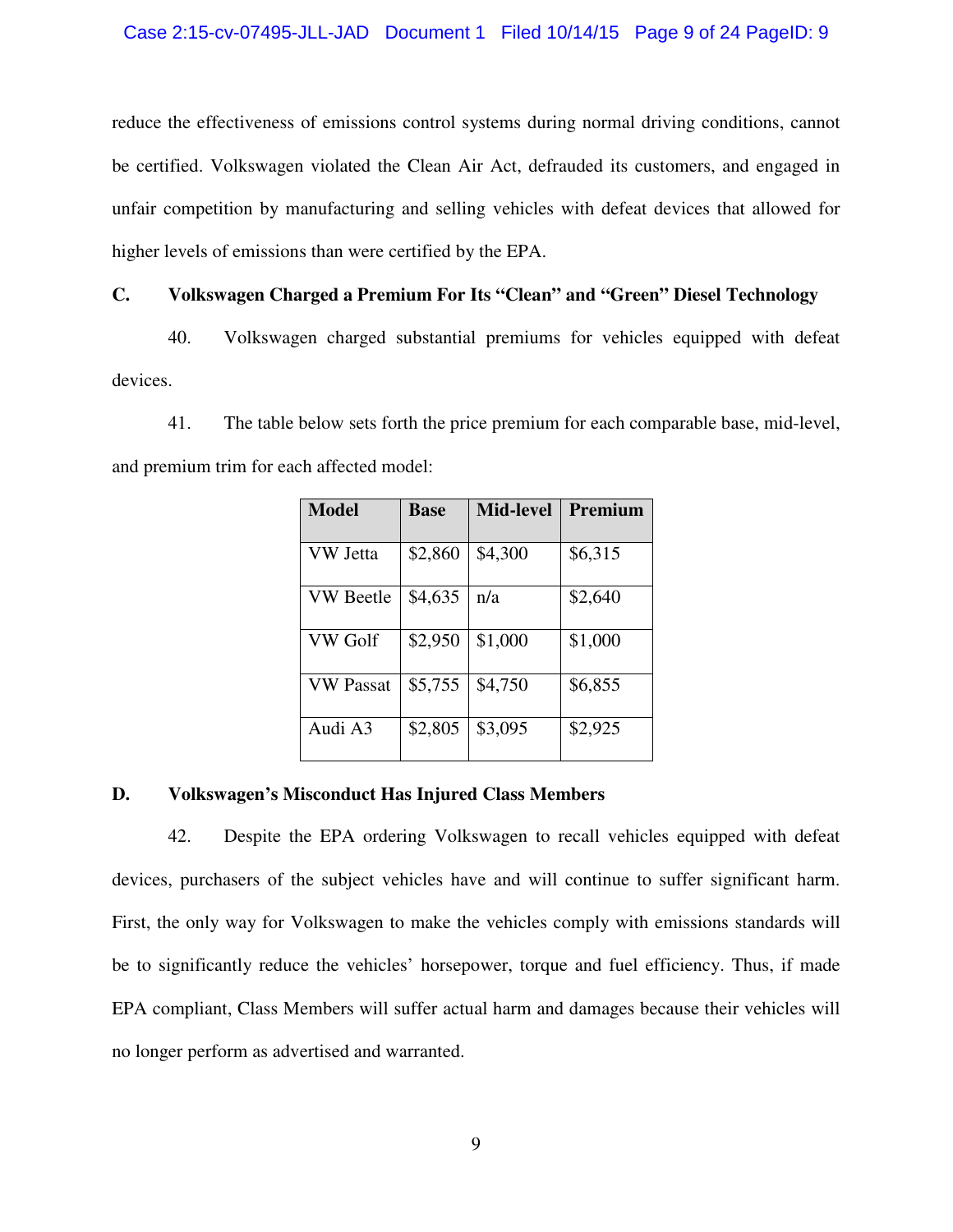### Case 2:15-cv-07495-JLL-JAD Document 1 Filed 10/14/15 Page 10 of 24 PageID: 10

43. Second, Class Members' vehicles will suffer from a significant diminution value by being made EPA compliant, because not only did Class Members overpay for their vehicles, but they will be forced to pay much more to fuel their less fuel efficient vehicles.

44. Owners of vehicles equipped with defeat devices have suffered losses of money or property because of Volkswagen's unfair, deceptive, and/or fraudulent business practices, and its failures to disclose the true emissions of the vehicles.

45. Had Plaintiff and the Class Members known of the defeat device at the time they purchased or leased their vehicles, they would not have purchased or leased their vehicles, or they would have paid less than they did. Even if Volkswagen recalls the defeat device vehicles and degrades the engine performance of the vehicles to make them compliant with EPA standards, Plaintiff and Class Members will be forced to spend more on fuel and will not receive the advertised performance of their vehicles. The recalled vehicles will be worth less in the used marketplace because of their decrease in performance and efficiency, which means that owners of these vehicles will not be able to recoup the expected value of these vehicles in the future.

#### **PLAINTIFF'S FACTS**

46. Plaintiff is the owner of a 2013 Volkswagen Jetta TDI vehicle.

47. Plaintiff purchased the car because he was interested in fuel efficiency. He was concerned that a diesel engine would contribute to pollution of the environment, but his research revealed that the Golf had a "clean" diesel engine. Plaintiff relied on Volkswagen's statement that the Golf TDI was a clean, low-emission vehicle, in deciding to purchase the vehicle.

48. Plaintiff would not have purchased the vehicle if he had known that the emissions were much higher than advertised and the engine was not "clean." Plaintiff is concerned that if he repairs the vehicle it will cost him more for fuel and he will experience degraded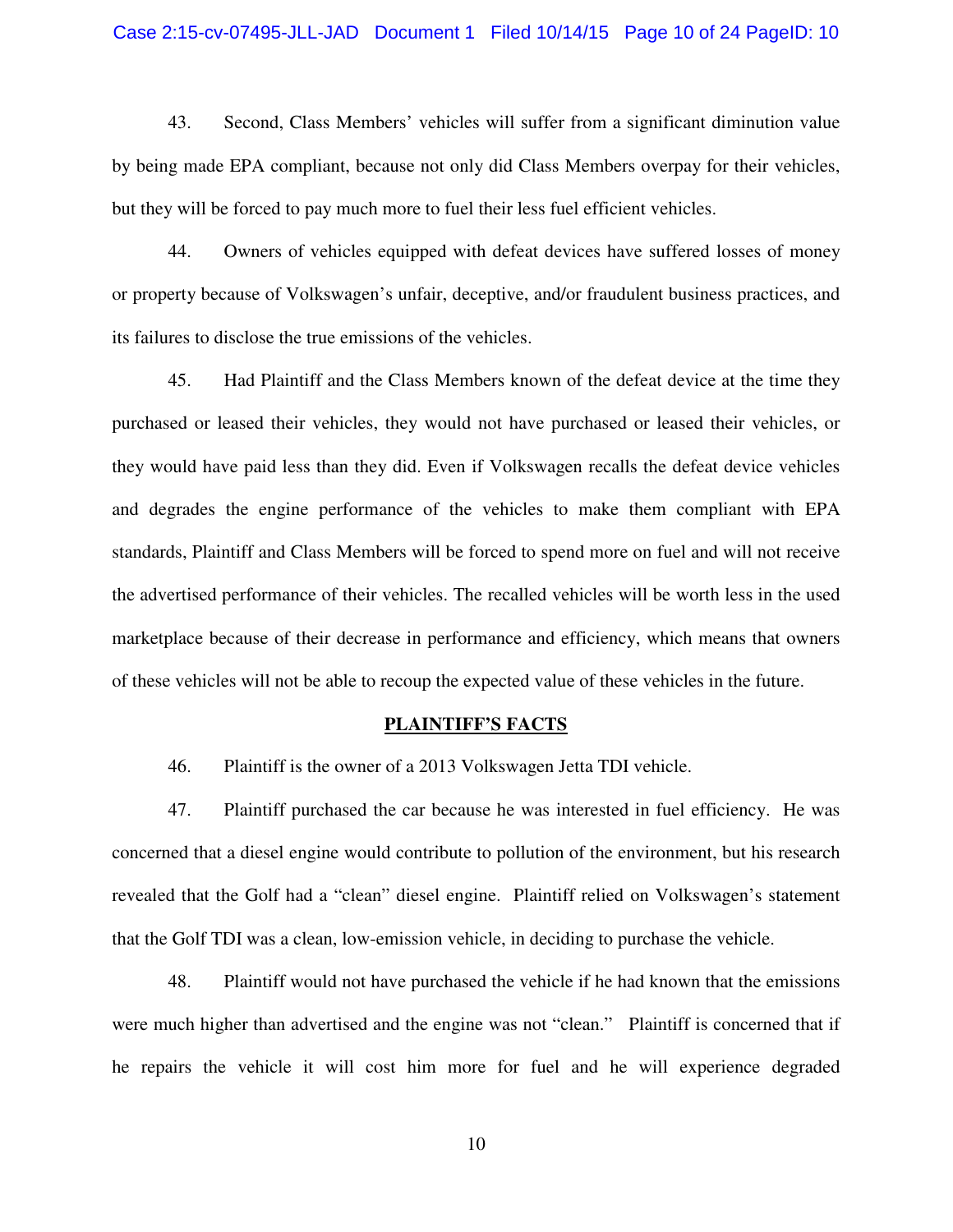performance. He is also concerned that regardless of whether or not he has the vehicle repaired, it will lose value.

## **CLASS ACTION ALLEGATIONS**

49. Plaintiff brings this action on behalf of himself and as a class action, pursuant to the Rules  $23(a)$ ,  $(b)(2)$ , and  $(b)(3)$  of the Federal Rules of Civil Procedure on behalf of the following Class:

All persons or entities in the United States who are current or former owners and/or lessees of a Volkswagen or Audi vehicle with a Type EA 189 or EA 288 diesel 2.0 liter turbo engine, including, without limitation: 2009-2015 Volkswagen Jetta; 2009-2015 Volkswagen Beetle; 2009-2015 Volkswagen Golf; 2012-2015 Volkswagen Passat; and 2009-2015 Audi A3.

50. Excluded from the Class are individuals who have personal injury claims resulting from the defeat device in the Class Vehicles. Also excluded from the Class are Volkswagen and its subsidiaries and affiliates; all persons who make a timely election to be excluded from the Class; governmental entities; and the judge to whom this case is assigned and his or her immediate family. Plaintiff reserves the right to revise the Class definition based upon information learned through discovery.

51. Certification of Plaintiff's claims for class-wide treatment is appropriate because Plaintiff can prove the elements of their claims on a class-wide basis as would be used to prove those elements individual actions alleging the same claim.

52. This action has been brought and may properly be maintained on behalf of the class proposed herein under Federal Rule of Civil Procedure 23.

53. **Numerosity**. The Class Members are so numerous and geographically dispersed that individual joinder of all Class Members is impracticable. While Plaintiff believes that there not less than hundreds of thousands of Class Members, the precise number of Class Members is unknown at this time, but may be ascertained from Volkswagen's records. Class Members may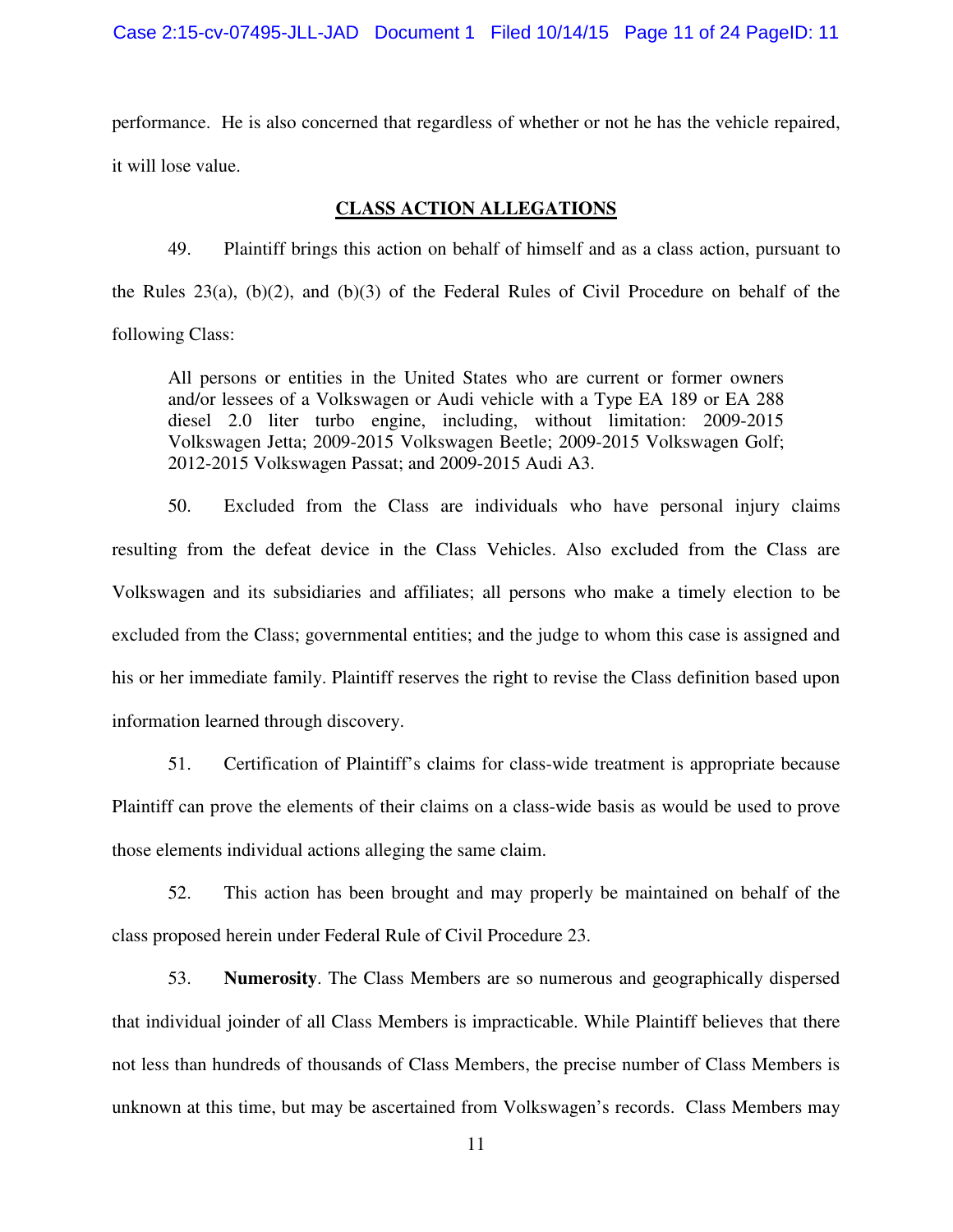### Case 2:15-cv-07495-JLL-JAD Document 1 Filed 10/14/15 Page 12 of 24 PageID: 12

be notified of the pendency of this action by recognized, Court-approved notice dissemination methods, which may include U.S. mail, electronic mail, Internet postings, or published notice.

54. **Commonality**. This action involves common questions of law and fact, which predominate over any questions affecting individual Class Members, including:

- a. Whether Volkswagen engaged in the conduct alleged herein;
- b. Whether Volkswagen designed, advertised, marketed, distributed, leased, sold, or otherwise placed defeat device vehicles into the stream of commerce in the United States;
- c. Whether the CleanDiesel engine system in the Class Vehicles contains a defect in that it does not comply with EPA requirements;
- d. Whether the CleanDiesel engine systems in the subject vehicles can be made to comply with EPA standards without substantially degrading the performance or efficiency of the vehicles;
- e. Whether Volkswagen knew about the defeat device and, if so, how long it possessed this knowledge;
- f. Whether Volkswagen designed, manufactured, and distributed the subject vehicles with a defeat device;
- g. Whether Volkswagen's conduct violates consumer protection statutes, warranty laws, and other laws as asserted herein;
- h. Whether Plaintiff and the other Class Members overpaid for their vehicles;
- i. Whether Plaintiff and the other Class Members are entitled to equitable relief, including, but not limited to, restitution or other injunctive relief; and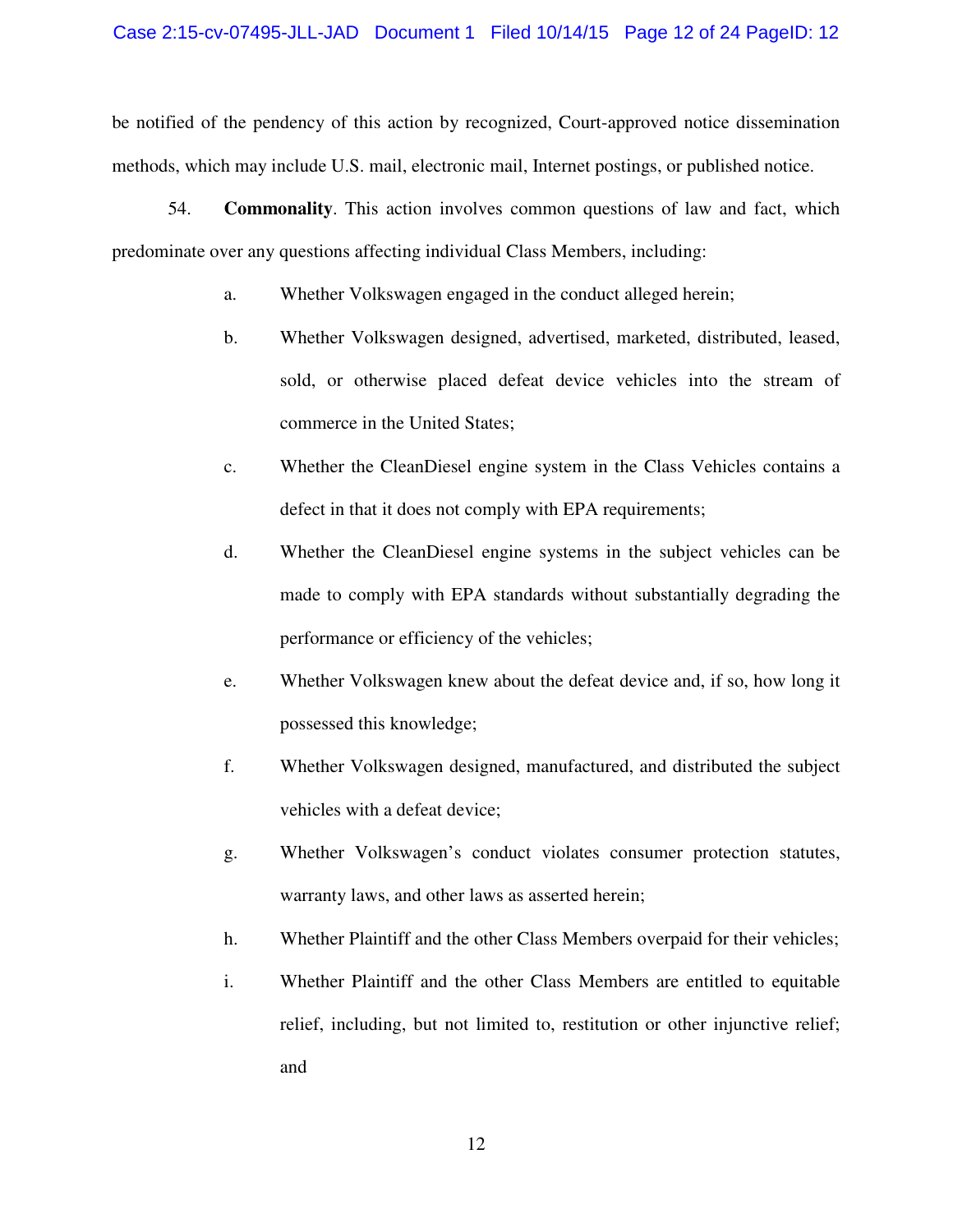j. Whether Plaintiff and the other Class Members are entitled to damages and other monetary relief and, if so, in what amount.

55. **Typicality**. Plaintiff's claims are typical of the other Class Members' claims because, among other things, all Class Members were comparably injured through Volkswagen's wrongful conduct as described above.

56. **Adequacy**. Plaintiff is an adequate Class representative because his interests do not conflict with the interests of the other Class Members he seeks to represent; Plaintiff has retained counsel competent and experienced in complex class action litigation, and Plaintiff intends to prosecute this action vigorously. The Class's interests will be fairly and adequately protected by Plaintiff and his counsel.

57. **Declaratory and Injunctive Relief: Federal Rule of Civil Procedure 23(b)(2)**. Volkswagen has acted or refused to act on grounds generally applicable to Plaintiff and the other Class Members, thereby making appropriate final injunctive relief and declaratory relief, as described below, with respect to the Class as a whole.

58. **Superiority**. A class action is superior to any other available means for the fair and efficient adjudication of this controversy, and no unusual difficulties are likely to be encountered in the management of this class action. The damages or other financial detriment suffered by Plaintiff and the other Class Members are relatively small compared to the burden and expense that would be required to individually litigate their claims against Volkswagen, so it would be impracticable for Class Members individually to seek redress for Volkswagen's wrongful conduct.

59. Should individual Class Members be required to bring separate actions, this Court and/or courts throughout the United States would be confronted with a multiplicity of lawsuits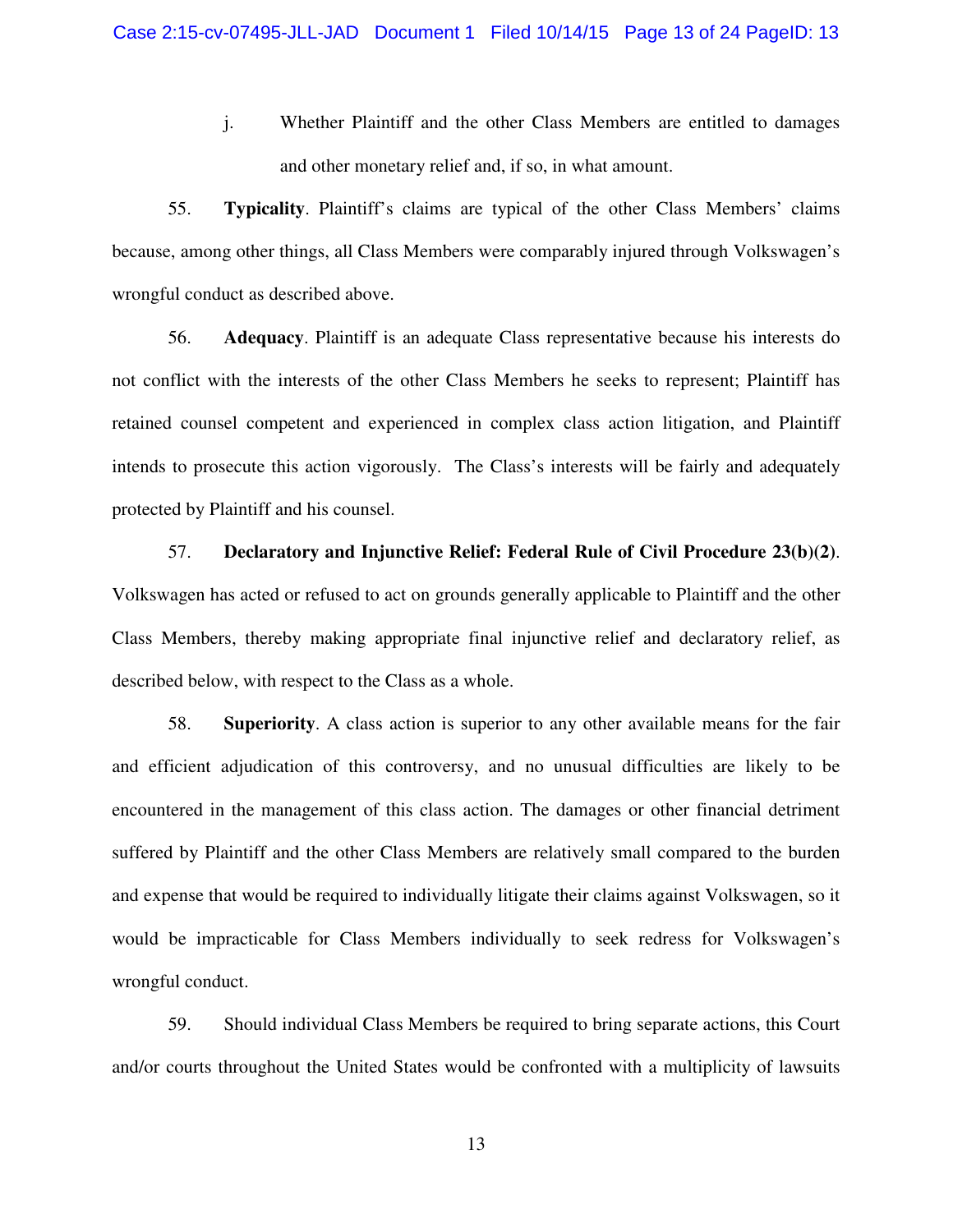burdening the court system while also creating the risk of inconsistent rulings and contradictory judgments. In contrast to proceeding on a case-by-case basis, in which inconsistent results will magnify the delay and expense to all parties and the court system, this class action presents far fewer management difficulties while providing unitary adjudication, economies of scale and comprehensive supervision by a single court.

### **COUNT I (Common Law Fraud )**

- 60. Plaintiff repeats the allegations set forth above as if fully set forth herein.
- 61. Plaintiff brings this claim on behalf of the Nationwide Class.

62. Volkswagen engaged in both speaking and silent fraud, and in fraudulent and deceptive conduct, throughout the Class Period. As described above, Volkswagen's conduct defrauded Plaintiff and Class Members, intending and leading them to believe, through affirmative misrepresentations, omissions, suppression and concealments of material fact, that the Class Vehicles, marketed by Volkswagen as "clean diesel" vehicles, possessed important characteristics that they in fact did not possess, namely the combination of low emissions, high performance, and fuel economy, and inducing their purchases.

63. Volkswagen's intentional and material misrepresentations included, among other things, its advertising, marketing materials and messages, and other standardized statements claiming the Class vehicles (a) were clean and eco-friendly and (b) combined low emissions with high performance and strong fuel economy.

64. The foregoing misrepresentations were uniform for all Class Members. The same advertisements were shown to all Class Members of the public generally and the same marketing materials were distributed to customers and potential customer, and all of the materials contained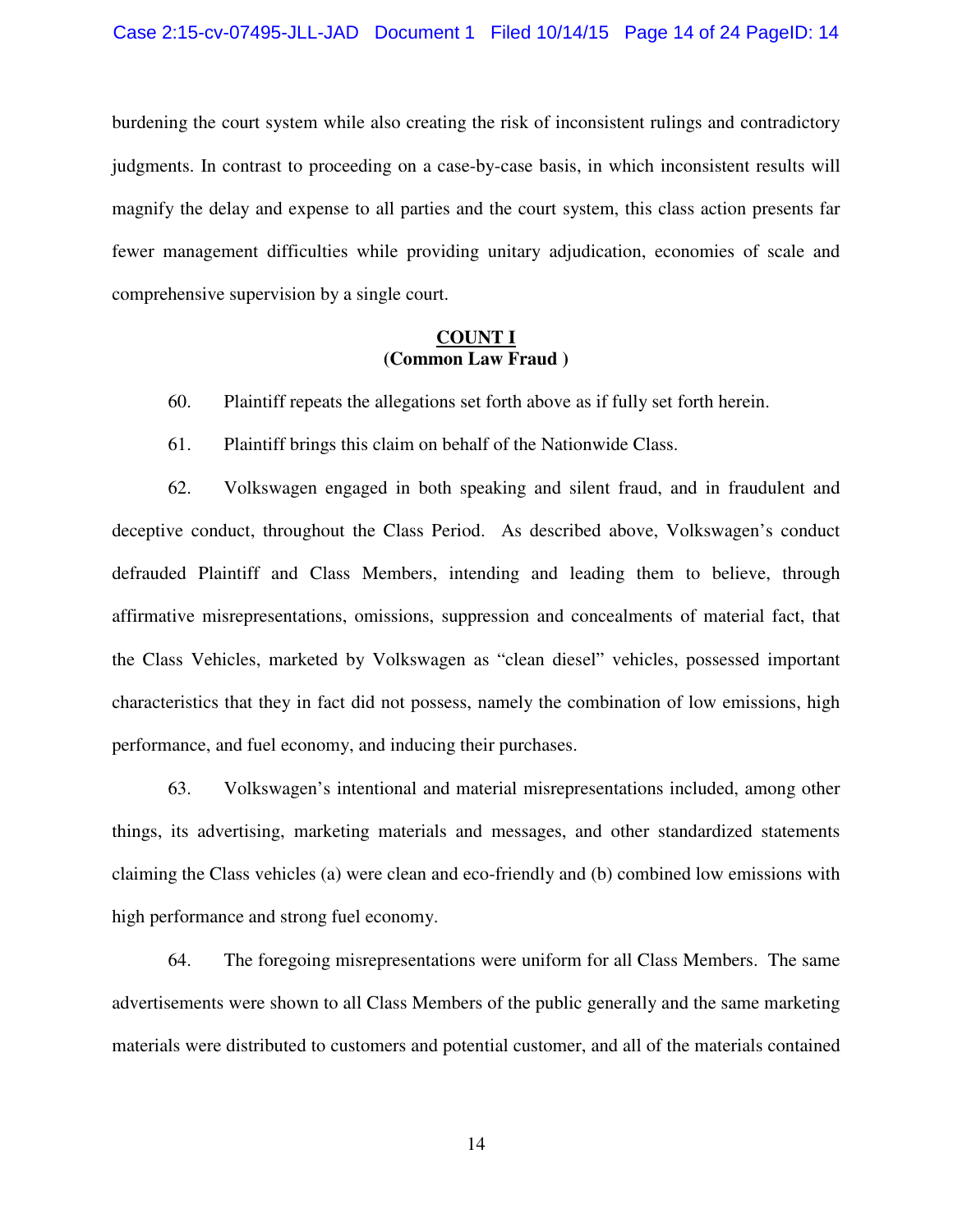### Case 2:15-cv-07495-JLL-JAD Document 1 Filed 10/14/15 Page 15 of 24 PageID: 15

the same standardized statements relating to the Class Vehicles' environmental friendliness, performance and fuel economy.

65. These representations directly contradicted the true nature and hidden design of the Class Vehicles and their actual emissions when operating under normal circumstances. Volkswagen knew the representations were false when it made them, and intended to defraud purchasers thereby.

66. Volkswagen also had a duty to disclose, rather than conceal and suppress, the full scope and extent of the emissions deception because:

- a. Volkswagen had exclusive knowledge of the actual emissions in the Class Vehicles and concealment thereof;
- b. The details regarding the actual emissions in the Class Vehicles and concealment thereof were known and/or accessible only to Volkswagen;
- c. Volkswagen knew Plaintiff and Class Members did not know and could not reasonably discover the actual emissions in the Class Vehicles and concealment thereof; and
- d. Volkswagen made general representations about the qualities of the Class Vehicles, including statements about their performance, fuel economy, and emissions, which were misleading, deceptive and incomplete without the disclosure of the fact that Volkswagen secretly designed and installed defeat device software on the Class Vehicles that was intended to conceal the vehicles' exceedingly high and illegal emission levels from governments, consumers, and the public.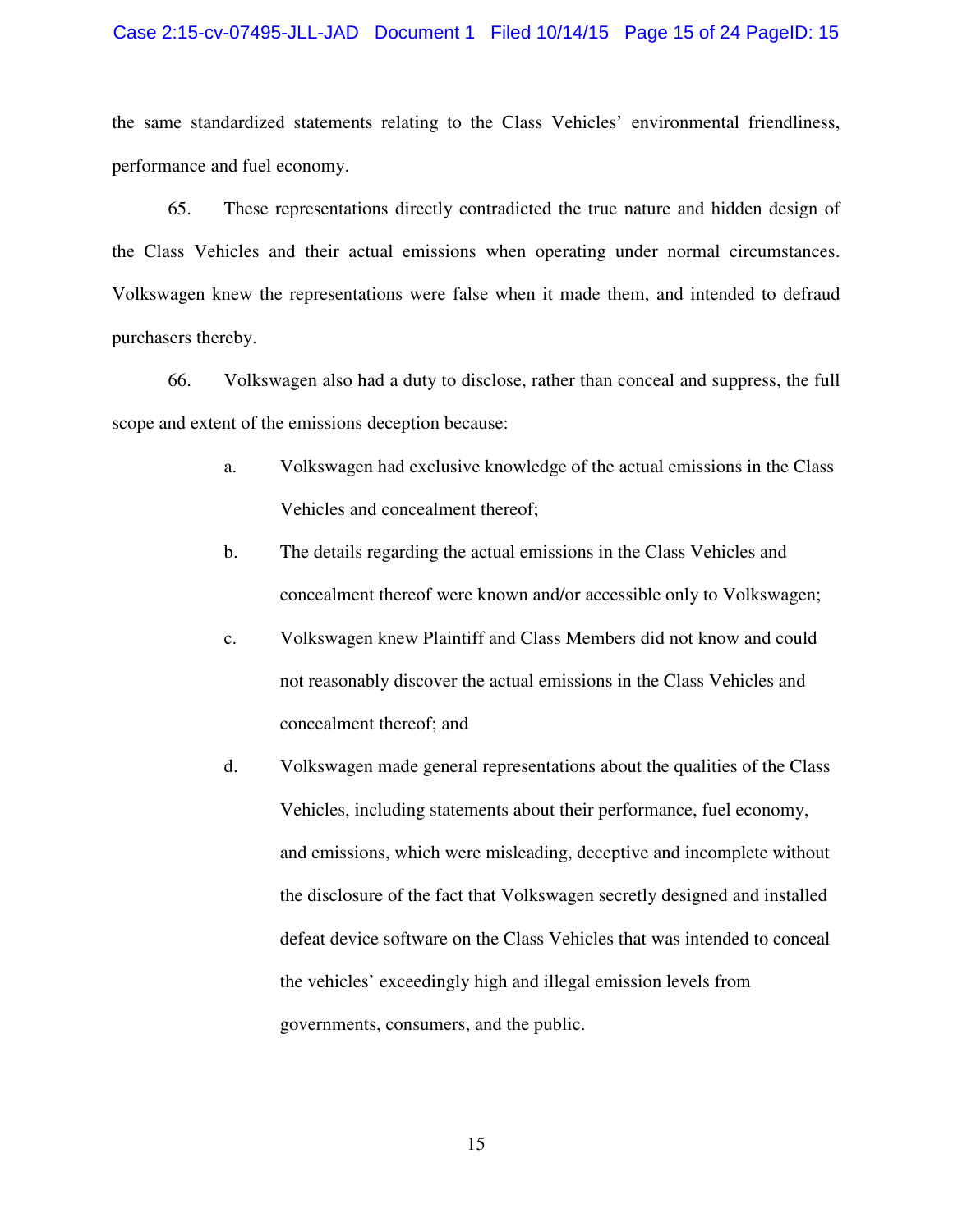### Case 2:15-cv-07495-JLL-JAD Document 1 Filed 10/14/15 Page 16 of 24 PageID: 16

67. Volkswagen's concealment was likewise uniform to all Class Members in that Volkswagen concealed from everyone other than itself, including potential customers and regulators, the true facts relating to the emission levels of the Class Vehicles.

68. Volkswagen's misrepresentations and omissions were material in that they would affect a reasonable consumer's decision to purchase or lease a Class Vehicle. Consumers paid a premium for the clean diesel Class Vehicles precisely because they supposedly offered low emissions and fuel economy without sacrificing performance. Volkswagen's conduct, misrepresentations, omissions, concealment, and suppression, undermined the core value proposition that induced consumers to purchase or lease the Class Vehicles, and directly affect both the quality and worth of the vehicles.

69. Volkswagen's intentionally deceptive conduct – its silent fraud and fraud by concealment – likewise induced the Class Vehicles' purchase by Plaintiff and Class Members, and the resulting harm and damage to them.

70. Plaintiff relied upon Volkswagen's misrepresentations and concealment of the true facts. Class Members are presumed to have relied upon Volkswagen's misrepresentations and concealment of the true facts because those facts are material to a reasonable consumer's purchase the Class Vehicles.

71. As a result of Volkswagen's inducements, Plaintiff and Class Members have sustained significant damage, including, but not limited to, lost vehicle value and diminished vehicle quality and utility. If Plaintiff and Class Members had known about the defeat device and the unlawful emissions at the time of acquisition, they would not have acquired the Class Vehicles. Indeed, the Class Vehicles could not have been marketed or sold to any reasonable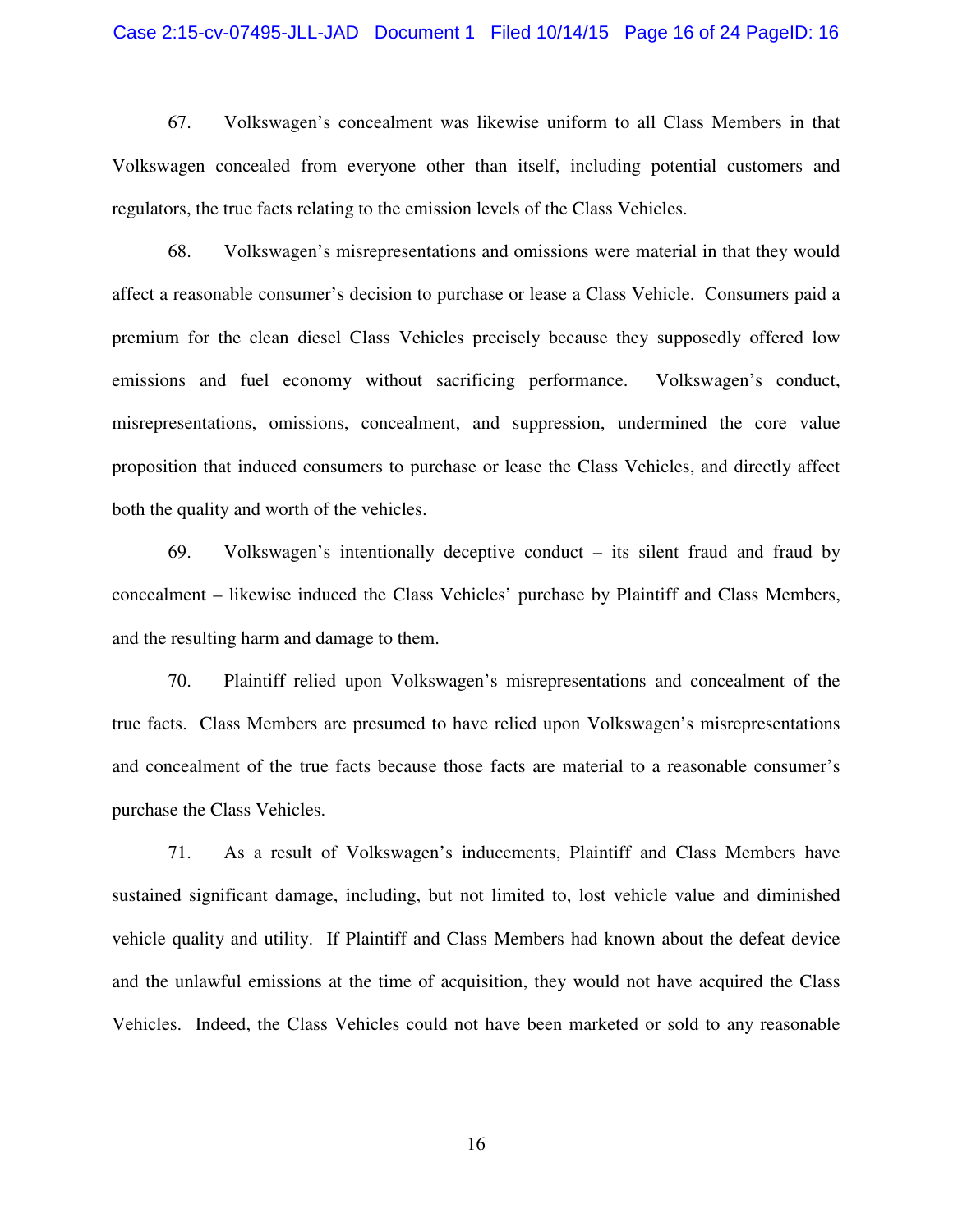### Case 2:15-cv-07495-JLL-JAD Document 1 Filed 10/14/15 Page 17 of 24 PageID: 17

consumer had existence of the defeat device been disclosed. Volkswagen is therefore liable to Plaintiff and Class Members in an amount to be proven at trial.

72. Volkswagen intentionally designed and engineered its "clean diesel" vehicles to deceive and cheat regulators and its customers. Volkswagen touted the performance and environmental virtues of these vehicles, while concealing and suppressing the truth about them, for the purpose of inducing Plaintiff and the Class to buy them. Volkswagen's fraud caused both the purchase and the harm. In order to undo this harm, Volkswagen must repair or remediate the vehicles so that they deliver everything it promised when it sold them, or undertake to buy them back from Class Members in terms that are just and equitable under principles of rescission, restitution, and benefit of the bargain.

73. Volkswagen's conduct was systematic, repetitious, knowing, intentional, and malicious, and demonstrated a lack of care and reckless disregard for the rights and interests of Plaintiff, the public, and the environment. Volkswagen's conduct thus warrants an assessment of punitive damages at the highest level allowed by applicable law, consistent with the actual harm it has caused, the reprehensibility of its conduct, and the need to punish and deter such conduct.

### **COUNT II (Breach of Express Warranty)**

74. Plaintiff repeats the allegations set forth above as if fully set forth herein.

75. By advertising the "green" and "clean" qualities of its diesel engines, Volkswagen expressly warranted to purchasers of the Class Vehicles that the Vehicles at least complied with all applicable laws and regulations relating to exhaust emissions. Stated differently, it would be impossible for an automobile to be "green" if it emitted more pollutants than were allowed by applicable environmental laws and regulations.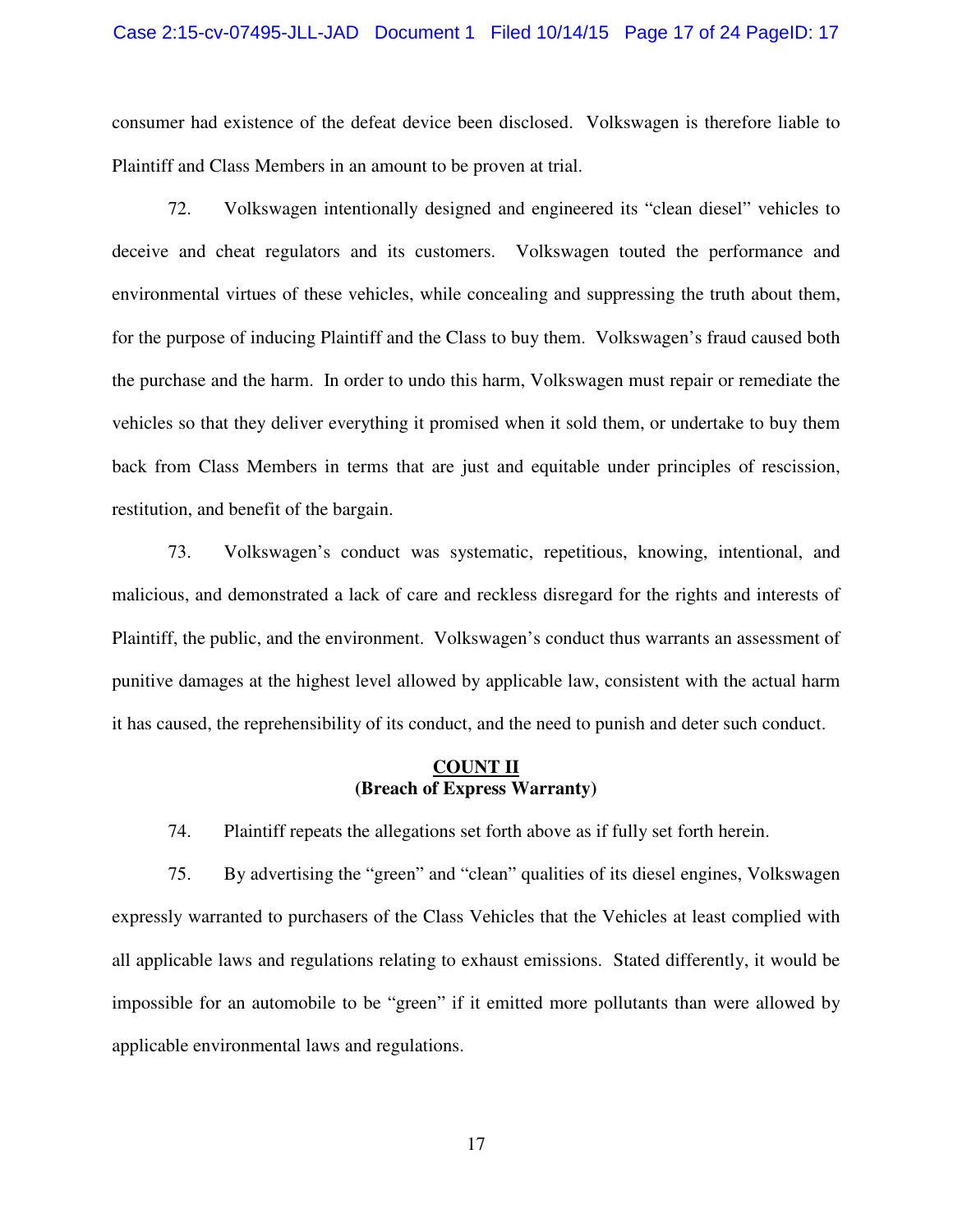### Case 2:15-cv-07495-JLL-JAD Document 1 Filed 10/14/15 Page 18 of 24 PageID: 18

76. Such statements became the basis of the bargain for Plaintiff and other purchasers of the Class Vehicles because such statements are among the facts a reasonable consumer would consider to be material in the purchase of a vehicle.

77. In fact, in ordinary driving conditions, the Class Vehicles did not comply with applicable environmental regulations, emitting between 10 and 40 times the amount of pollutants allowed. As such, it was unlawful for Volkswagen to sell the Vehicles to the public.

78. In addition, Volkswagen stated that the vehicles achieved certain a fuel efficiency in terms of miles per gallon of fuel when tested in accordance with applicable EPA regulations. Those statements created an express warranty that, under EPA test conditions, the vehicle achieved the stated fuel efficiency for purposes of making apples-to-apples comparisons with other vehicles.

79. Testing under EPA regulations presupposes that the vehicles comply with all laws and regulations applicable to automobiles, including environmental regulations.

80. In fact, had the Class Vehicles been tested in accordance with EPA fuel efficiency standards while also complying with pollution regulations, they would have achieved significantly lower fuel efficiency than was stated on the EPA mileage sticker on the vehicle.

81. As a result of the foregoing breaches of express warranty, Plaintiff and other Class Members have been damaged in that they purchased a vehicle that was unlawful to have been sold in the first instance, and, even if lawfully sold, was less valuable than what they paid for the Class Vehicles because the Vehicles do not comply with applicable environmental regulations and cost more to operate because, if they are repaired to conform with applicable environmental regulations, they will be less efficient to operate and incur higher fuel costs.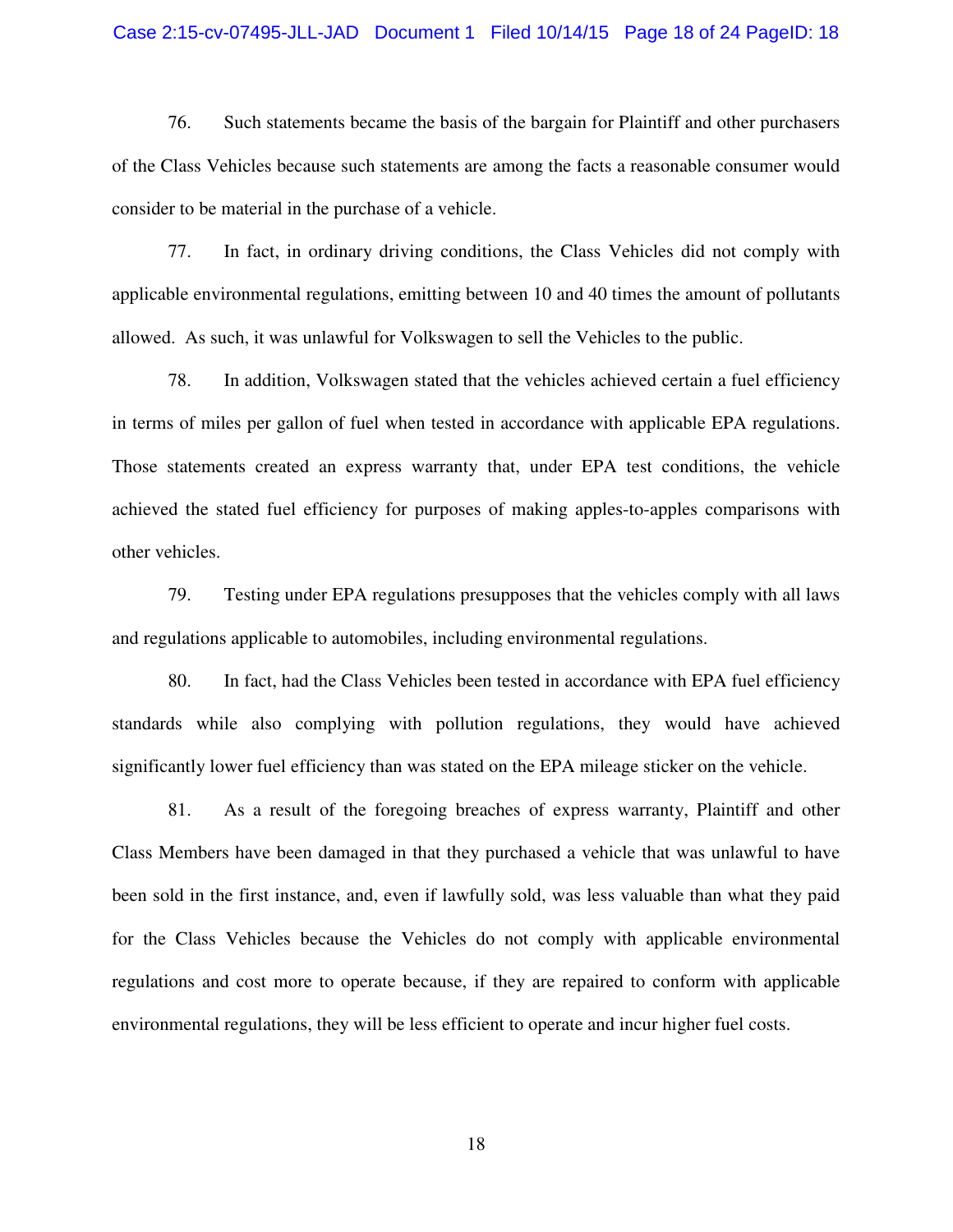## **COUNT III (Breach of Implied Warranty of Merchantability)**

- 82. Plaintiff repeats the allegations set forth above as if fully set forth herein.
- 83. Section 2-314 of the Uniform Commercial Code provides that, unless disclaimed, there is an implied warranty of merchantability with respect to the goods being purchased.

84. Among the warranties included within the implied warranty of merchantability is that the goods would pass without objection in the trade under the contract description, and are adequately labeled.

85. For the reasons set forth above, the Class Vehicles would not pass without objection in the trade because the retail sale by the manufacturer of a vehicle that contains a defeat device is unlawful.

86. In addition, the Class Vehicles are not adequately labeled because they misstate that the Class Vehicles comply with EPA regulations, and the stated gas mileage for comparison purposes was not achieved by testing in accordance with EPA testing procedures.

87. As a result of the foregoing breaches of warranty, Plaintiff and other Class Members have been damaged in that they purchased a Vehicle that was unlawful to have been sold in the first instance, and, even if lawfully sold, was less valuable than what they paid for the Vehicles because the Vehicles do not comply with applicable environmental regulations and cost more to operate because, if they are repaired to conform with applicable environmental regulations, they will be less efficient to operate and incur higher fuel costs.

## **COUNT IV (Magnuson-Moss Act (15 U.S.C. §§ 2301,** *et seq.***) – Implied Warranty)**

88. Plaintiff repeats the allegations contained in the foregoing paragraphs as if fully set forth herein.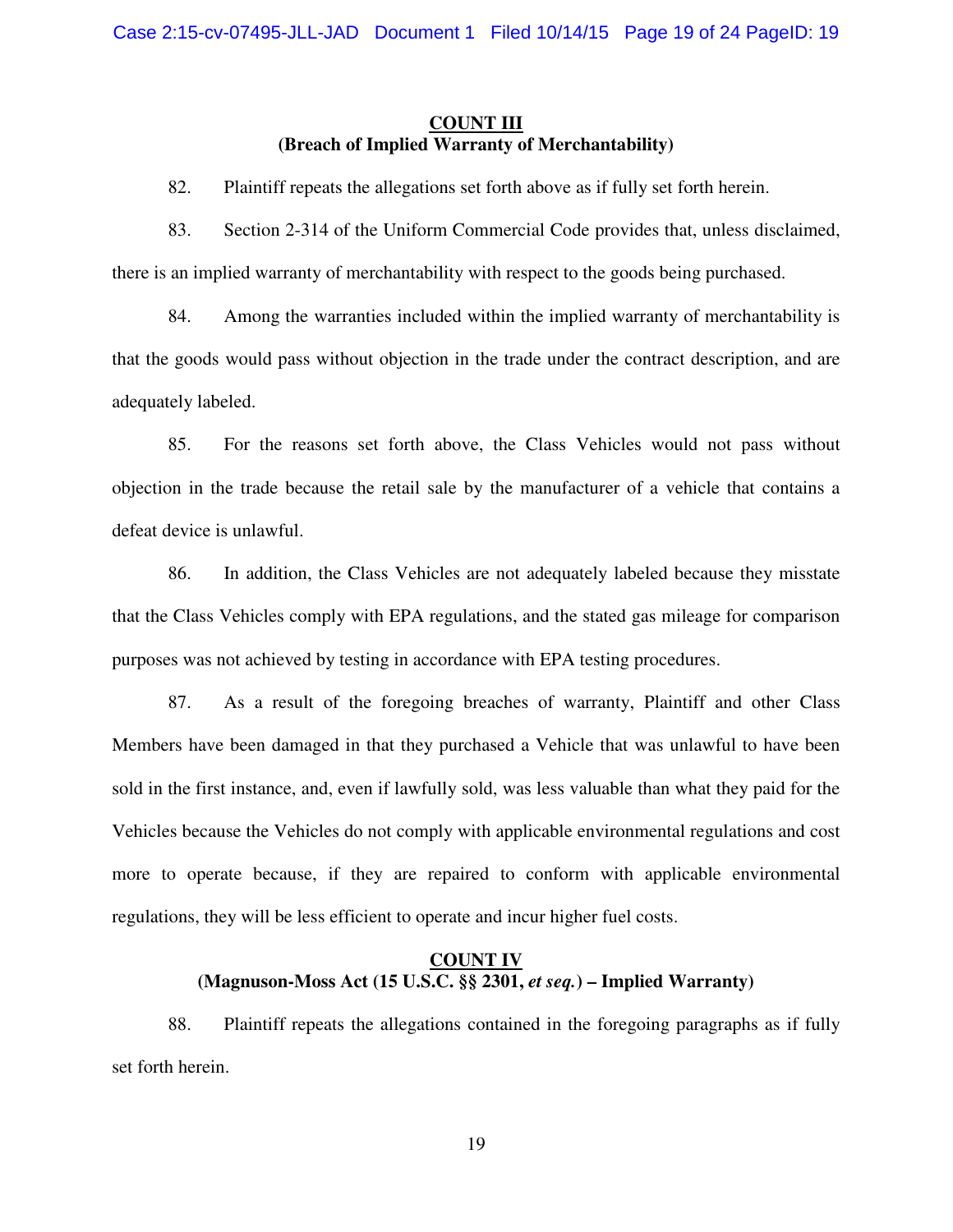89. The Class Vehicles are "consumer products" within the meaning of the Magnuson-Moss Warranty Act, 15 U.S.C. § 2301(1).

90. Plaintiff and Class Members are "consumers" within the meaning of the Magnuson-Moss Warranty Act, 15 U.S.C. § 2301(3). They are consumers because they are persons entitled under applicable state law to enforce against the warrantor the obligations of its express and implied warranties.

91. Volkswagen is a "supplier" and "warrantor" within the meaning of the Magnuson-Moss Warranty Act, 15 U.S.C. § 2301(4)-(5).

92. 15 U.S.C. § 2310(d)(1) provides a cause of action for any consumer who is damaged by the failure of a warrantor to comply with a written or implied warranty.

93. Volkswagen provided Plaintiff and the other Class Members with an implied warranty of merchantability in connection with the purchase or lease of their Vehicles that is an "implied warranty" within the meaning of the Magnuson-Moss Warranty Act, 15 U.S.C. § 2301(7). As a part of the implied warranty of merchantability, Volkswagen warranted that the Class Vehicles would pass without objection in the trade as designed, manufactured, and marketed, and were adequately labeled.

94. Volkswagen breached these implied warranties, as described in more detail above, and are therefore liable to Plaintiff and the Class pursuant to 15 U.S.C.  $\S$  2310(d)(1).

95. Any efforts to limit the implied warranties in a manner that would exclude coverage of the Class Vehicles is unconscionable, and any such effort to disclaim, or otherwise limit, liability for the Class Vehicles is null and void.

96. Plaintiff and the other Class Members have had sufficient direct dealings with either Volkswagen or its agents (dealerships) to establish privity of contract.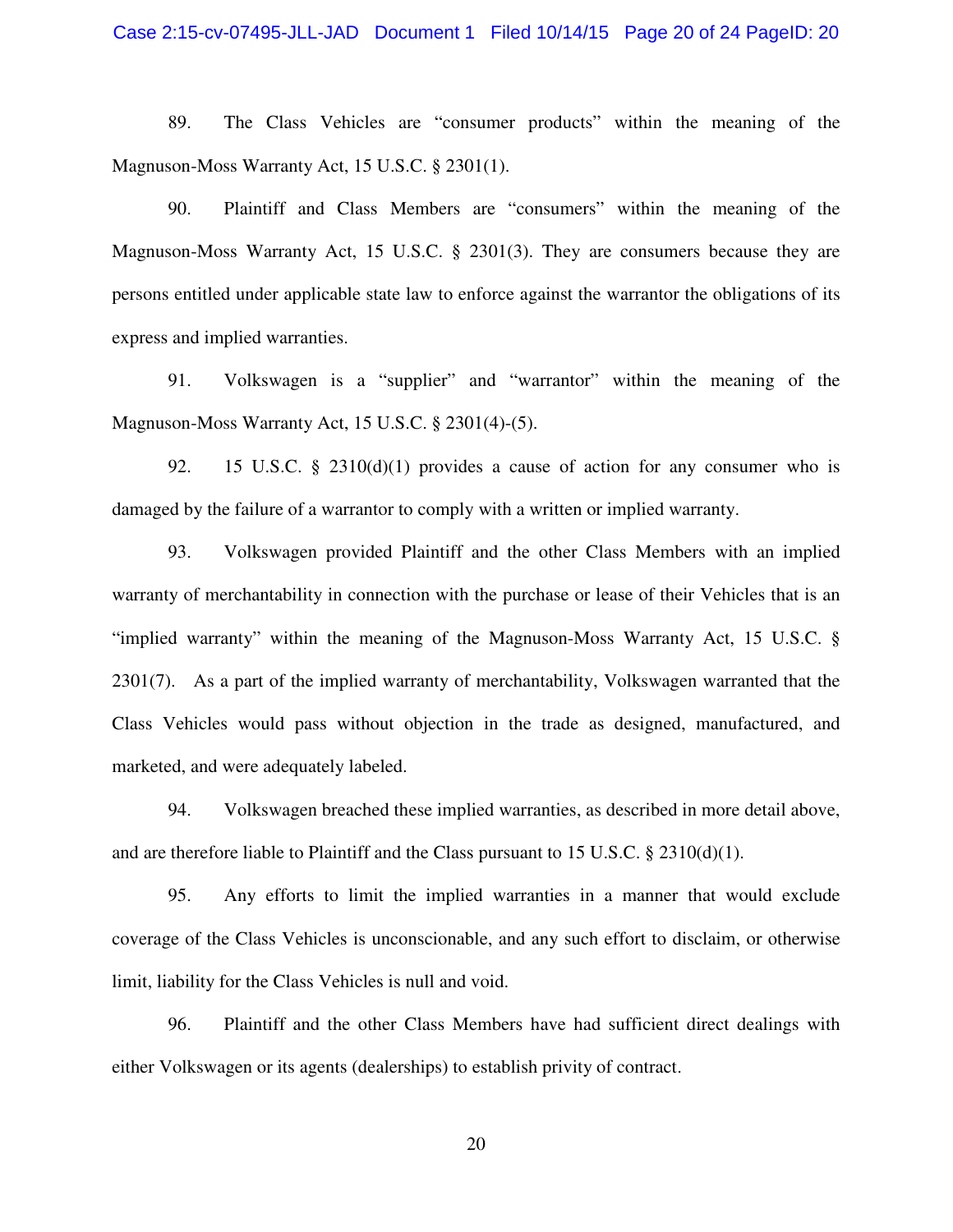### Case 2:15-cv-07495-JLL-JAD Document 1 Filed 10/14/15 Page 21 of 24 PageID: 21

97. Nonetheless, privity is not required here because Plaintiff and other Class Members are intended third-party beneficiaries of contracts between Volkswagen and its dealers, and specifically, of the implied warranties. The dealers were not intended to be the ultimate consumers of the Class Vehicles and have no rights under the warranty agreements provided with the Class Vehicles; the warranty agreements were designed for and intended to benefit consumers.

98. Pursuant to 15 U.S.C. § 2310(e), Plaintiff is entitled to bring this class action and are not required to give the Vehicle Manufacturer Defendants notice and an opportunity to cure until such time as the Court determines the representative capacity of Plaintiff pursuant to Rule 23 of the Federal Rules of Civil Procedure.

99. The amount in controversy of Plaintiff's individual claims meets or exceeds the sum of \$25.00. The amount in controversy of this action exceeds the sum of \$50,000.00, exclusive of interest and costs, computed on the basis of all claims to be determined in this lawsuit. Plaintiff, individually and on behalf of the other Class Members, seeks all damages permitted by law, including diminution in value of their Class Vehicles, in an amount to be proven at trial. In addition, pursuant to 15 U.S.C. § 2310(d)(2), Plaintiff and the other Class Members are entitled to recover a sum equal to the aggregate amount of costs and expenses (including attorneys' fees based on actual time expended) determined by the Court to have reasonably been incurred by Plaintiff and the other Class Members in connection with the commencement and prosecution of this action.

100. Further, Plaintiff and the Class are also entitled to equitable relief under 15 U.S.C.  $§$  2310(d)(1).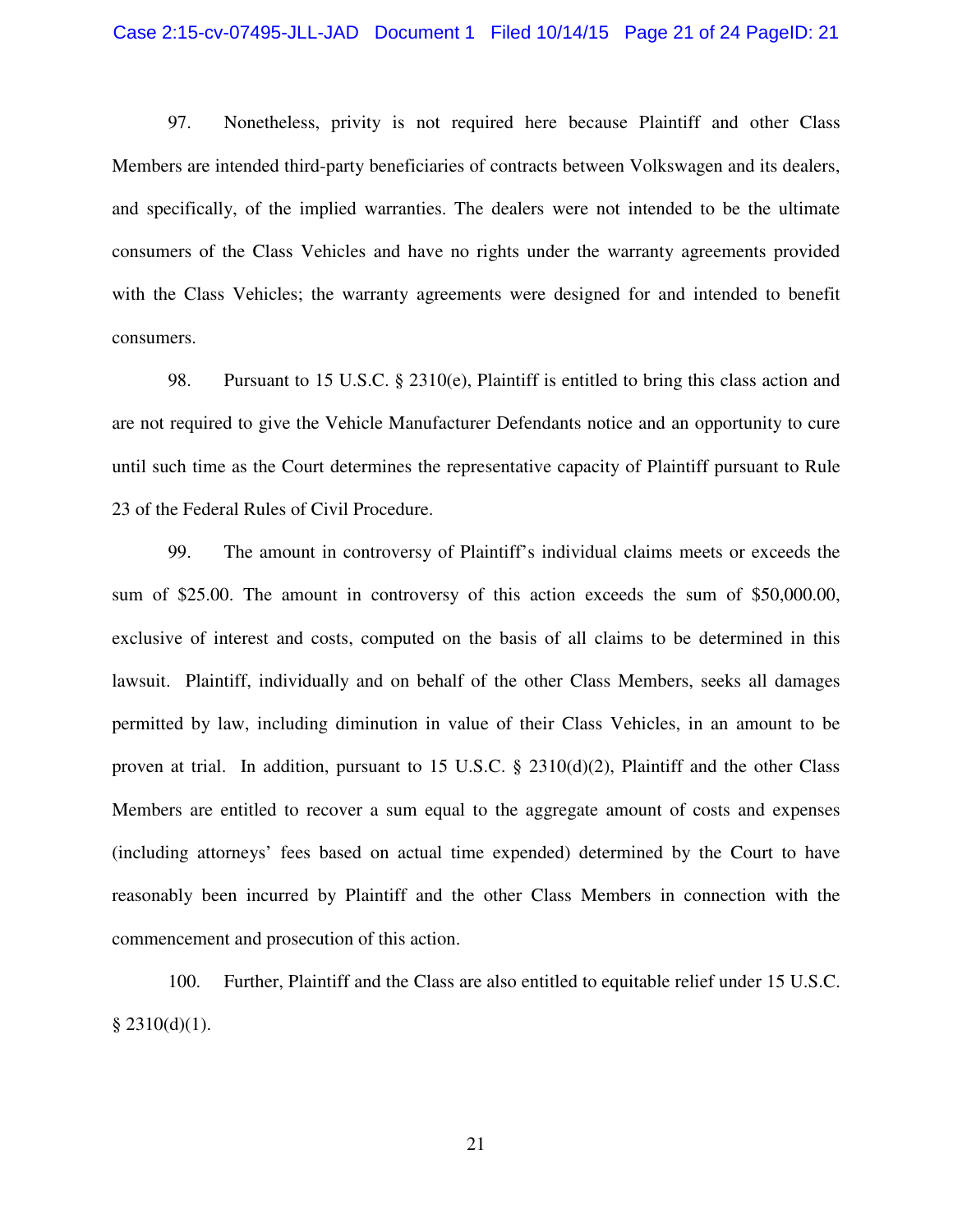### **COUNT V (Unjust Enrichment)**

101. Plaintiff repeats the foregoing allegations as if fully set forth herein.

102. Volkswagen has been unjustly enriched in that it intentionally sold vehicles with defeat devices which were intended to mask the fact that the Class Vehicles did not comply with applicable automobile exhaust regulations and, in fact, emitted between 10 and 40 times the pollutant allowed by those regulations.

103. When purchasing their vehicles, Plaintiff and other Class Members reasonably believed that the Class Vehicles complied with applicable environmental regulations and, if properly tested in accordance with EPA mileage standards, would achieve for comparison purposes the mileage stated on the window sticker of the vehicles.

104. Plaintiff and other Class Members got less than what they paid for in that the Class Vehicles did not comply with applicable environmental regulations, nor was the EPA mileage stated on the sticker usable for comparison purposes for other vehicles.

105. The foregoing did not occur by happenstance or conditions out of Volkswagen's control. In fact, the Vehicles were deliberately designed to comply with environmental regulations only when being tested and were known and intended by Volkswagen to not comply with applicable regulations under ordinary driving conditions.

## **COUNT VI (Violation of the Arizona Consumer Fraud Act, (Ariz. Rev. Stat. § 44-1521,** *et seq***.))**

106. Plaintiff repeats the foregoing allegations as if fully set forth herein.

107. Plaintiff is a "consumer" as defined by the Arizona Consumer Fraud Act.

108. The Class Vehicles are "merchandise" and Volkswagen is a "merchant" as defined under the Arizona Consumer Fraud Act.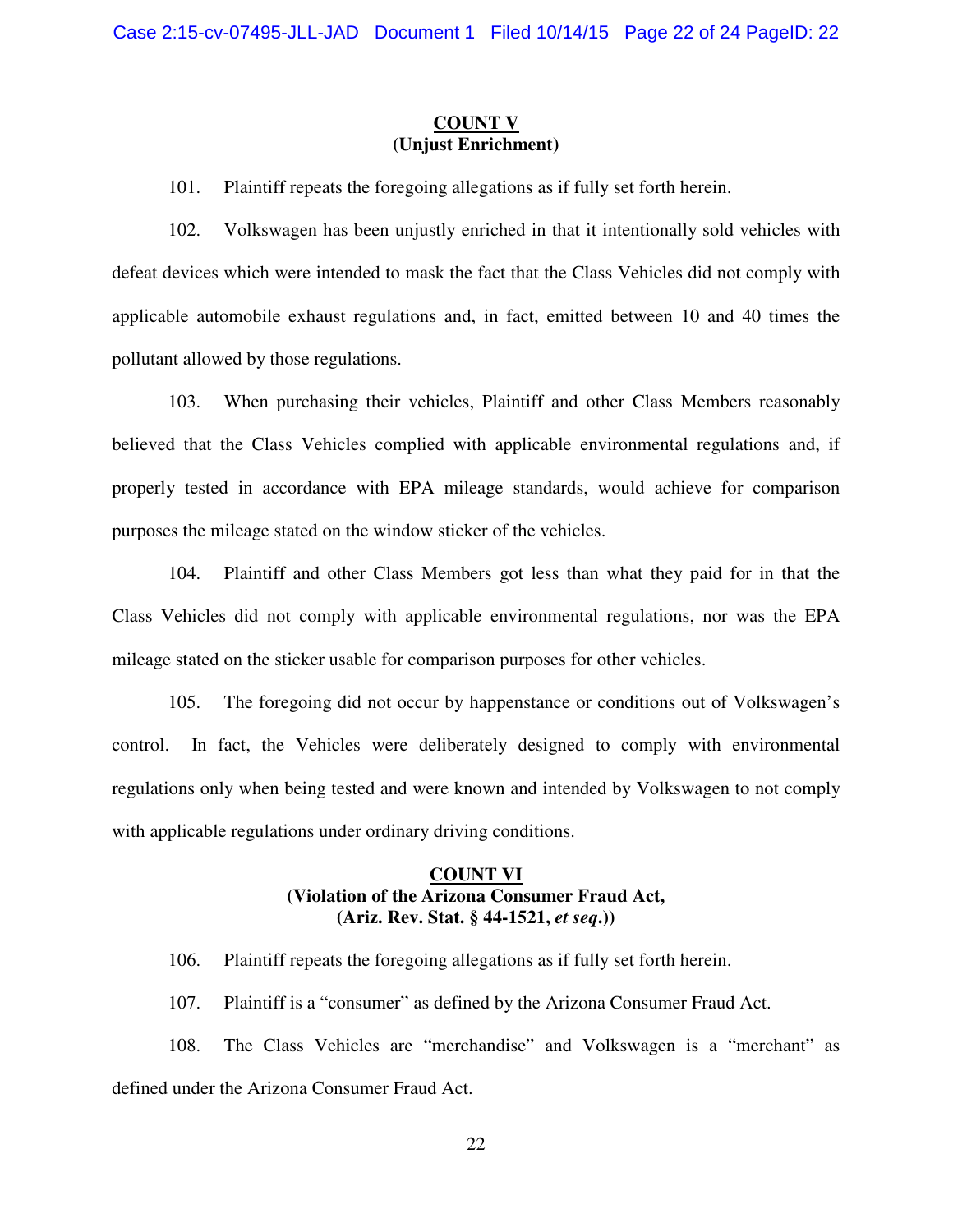### Case 2:15-cv-07495-JLL-JAD Document 1 Filed 10/14/15 Page 23 of 24 PageID: 23

109. Volkswagen's sale of the Class Vehicles constitutes an unfair and/or deceptive trade practice in violation of Ariz. Rev. Stat. § 44-1521, *et seq*., in that Volkswagen advertised and promised that the Class Vehicles were of a particular quality when in fact they were not.

110. Plaintiff and other Class Members suffered actual damages as a result of Volkswagen's unfair and deceptive trade practices in that they received vehicles that were less valuable than they should have been, for the reasons set forth above.

WHEREFORE, Plaintiff, individually and on behalf of other Class Members respectfully requests that the Court enter judgment in their favor and against Volkswagen, as follows:

A. Certification of the proposed Class, including appointment of Plaintiff's counsel as Class Counsel;

B. An order temporarily and permanently enjoining Volkswagen from continuing the unlawful, deceptive, fraudulent, and unfair business practices alleged in the Complaint.

C. Injunctive relief in the form of a buy back, recall or free replacement program;

D. Costs, restitution, actual damages, punitive damages and disgorgement in an amount to be determined at trial;

E. Revocation of acceptance;

F. Damages under the Magnuson-Moss Warranty Act;

G. For treble or punitive damages as permitted by law;

H. An order requiring Volkswagen to pay both pre- and post-judgment interests on any amounts awarded;

I. An award of costs and attorneys' fees; and

J. Such other or further relief as may be appropriate.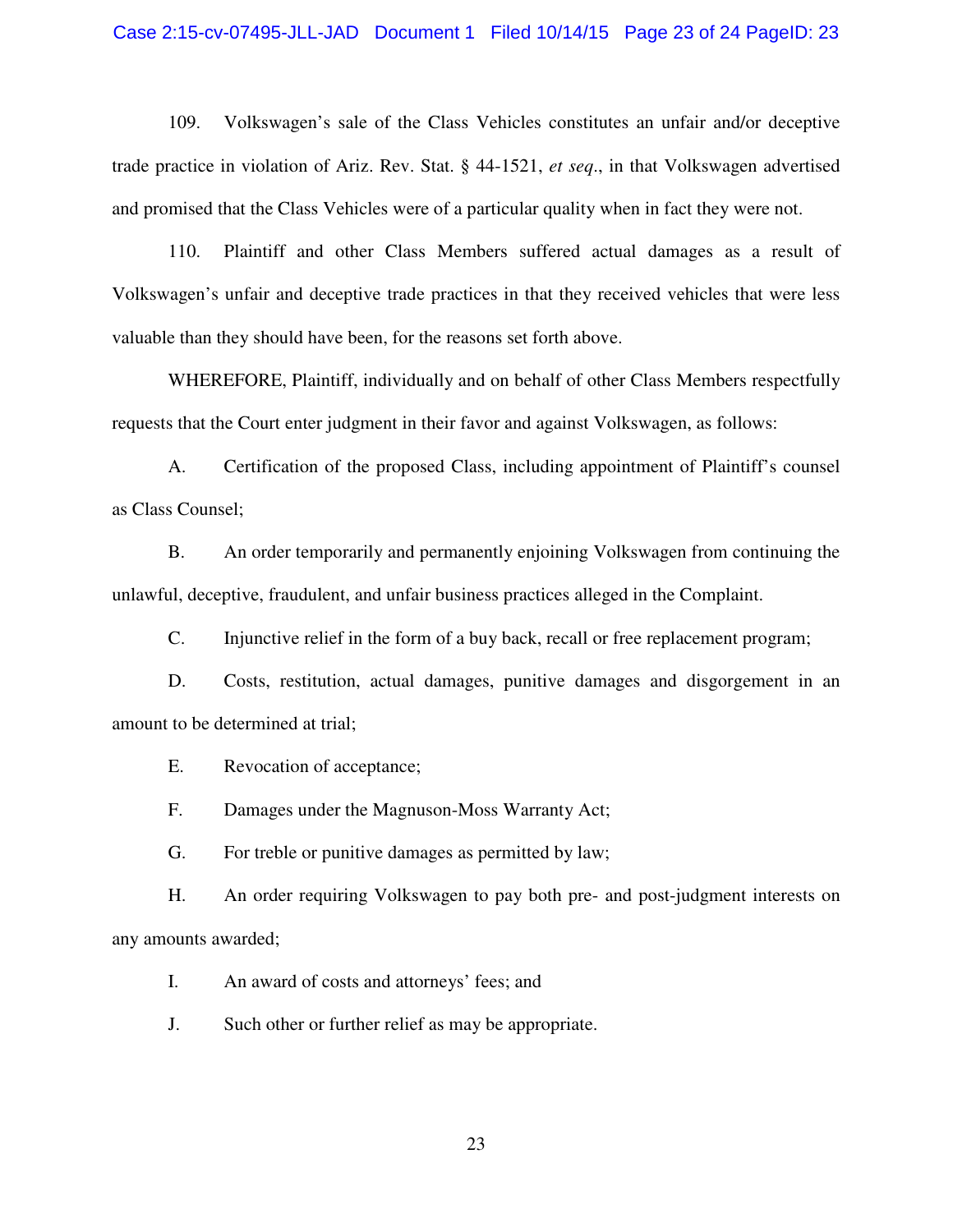Case 2:15-cv-07495-JLL-JAD Document 1 Filed 10/14/15 Page 24 of 24 PageID: 24

### **DEMAND FOR JURY TRIAL**

The undersigned hereby demands a trial by jury as to all issues so triable.

Dated: October 14, 2015 By: *Isl James E. Cecchi* 

James E. Cecchi Lindsey H. Taylor CARELLA, BYRNE, CECCHI, OLSTEIN, BRODY & AGNELLO, P.C. 5 Becker Farm Road Roseland, New Jersey 07068 (973) 994-1700

Gary E. Mason Esfand Y. Nafisi Benjamin Branda WHITFIELD BRYSON & MASON LLP 1625 Massachusetts Avenue, NW, Ste. 605 Washington, DC 20036 (202) 429-2290

Gregory F. Coleman Mark E. Silvey GREG COLEMAN LAW PC First Tennessee Plaza 800 S. Gay Street, Suite 1100 Knoxville, TN 37929 (865) 247-0090

Edward A. Wallace Amy E. Keller WEXLER WALLACE LLP 55 West Monroe Street, Suite 3300 Chicago, IL 60603 (312) 346-2222

Attorneys for Plaintiff